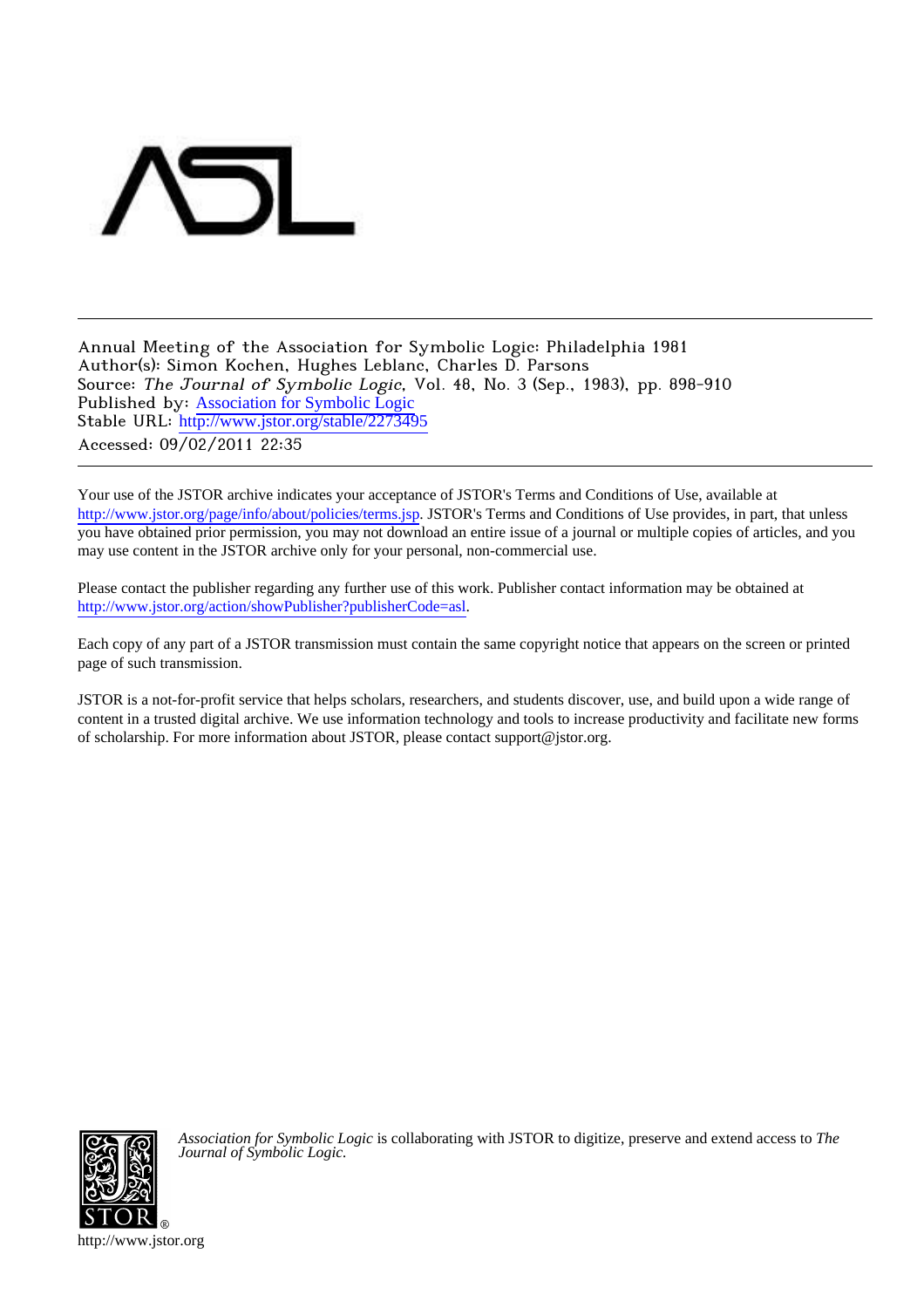# **ANNUAL MEETING OF THE ASSOCIATION FOR SYMBOLIC LOGIC**

# **PHILADELPHIA 1981**

**The 1981-1982 annual meeting of the Association for Symbolic Logic took place at the Franklin Plaza Hotel, Philadelphia, Pennsylvania, December 28-29, 1981, in conjunction with the annual meeting of the Eastern Division of the American Philosophical Association.** 

**A symposium on Intuitionism was held, commemorating the centennial of L. E. J. Brouwer, jointly sponsored by the Eastern Division. The speakers were Scott Weinstein, W.W. Tait, and Dana Scott. Solomon Feferman served as Chairman. Kenneth McAloon gave a survey lecture, Combinatorial versions of the incompleteness theorem: Survey and remarks. J. Michael Dunn gave a survey lecture, Topics in relevance logic. Yuri Gurevich gave an invited address, The monadic second-order logic in applications.** 

**Twenty contributed papers were presented in person and five by title. The paper of Lambek and**  Scott was presented by Scott; the paper of Friedman and Scedrov was presented by Scedrov.

**The Council met the evening of December 28 and continued at noon December 29.** 

**Abstracts of the contributed papers follow. The last five are of those presented by title.** 

**SIMON KOCHEN HUGUES LEBLANC CHARLES D. PARSONS, Chairman** 

# **ALASDAIR URQUHART, Topological duality for projective algebras.**

**A projective algebra is formulated by Everett and Ulam [4] as a Boolean algebra with three added operations. These algebras constitute an algebraic formulation of the operations of direct product and projections in a Boolean algebra of binary relations. They can be reformulated as an extension of cylindric algebras of dimension 2, as in Chin and Tarski [1]; the Chin-Tarski axioms require the addition of the postulates**  $(a, p^y)^x$ **.**  $p^y \le a$ ,  $(a, p^x)^y$ .  $p^x \le a$ . A topological duality is **developed for these algebras, as an extension of Stone duality. The resulting duality allows easy solutions of the problems of Ulam [5, pp. 12-131. Earlier solutions are in [2], [3].** 

# **REFERENCES**

**[1] L.H. CHIN and A. TARSKI, Remarks on projective algebras, Bulletin of the American Mathematical Society, vol. 54 (1948), p. 80.** 

**[2] P. ERD6S, V. FABER and J. LARSON, Sets of natural numbers of positive density and cylindric set algebras of dimension 2, Algebra Universalis, vol. 12 (1981), pp. 81-92.** 

[3] J. LARSON, The number of one-generated diagonal-free cylindric set algebras of finite dimension **greater than two, Algebra Universalis (to appear).** 

**[4] C.J. EVERETr and S. ULAM, Projective algebra. I, American Journal of Mathematics, vol. 68 (1946), pp. 77-88.** 

**[5] S. ULAM, Problems in modern mathematics, Wiley, New York, 1964.** 

**MICHAEL SHEARD, Some independence results concerning ultrafilters.** 

**DEFINITION.** An ultrafilter U over a cardinal  $\kappa$  is *indecomposable* if for every  $f: \kappa \to \gamma, \gamma < \kappa$ , **there is a countable**  $C \subseteq \gamma$  **such that**  $f^{-1}(C) \in U$ **.** 

> **? 1983, Association for Symbolic Logic 0022-4812/83/4803-0040/\$02.30**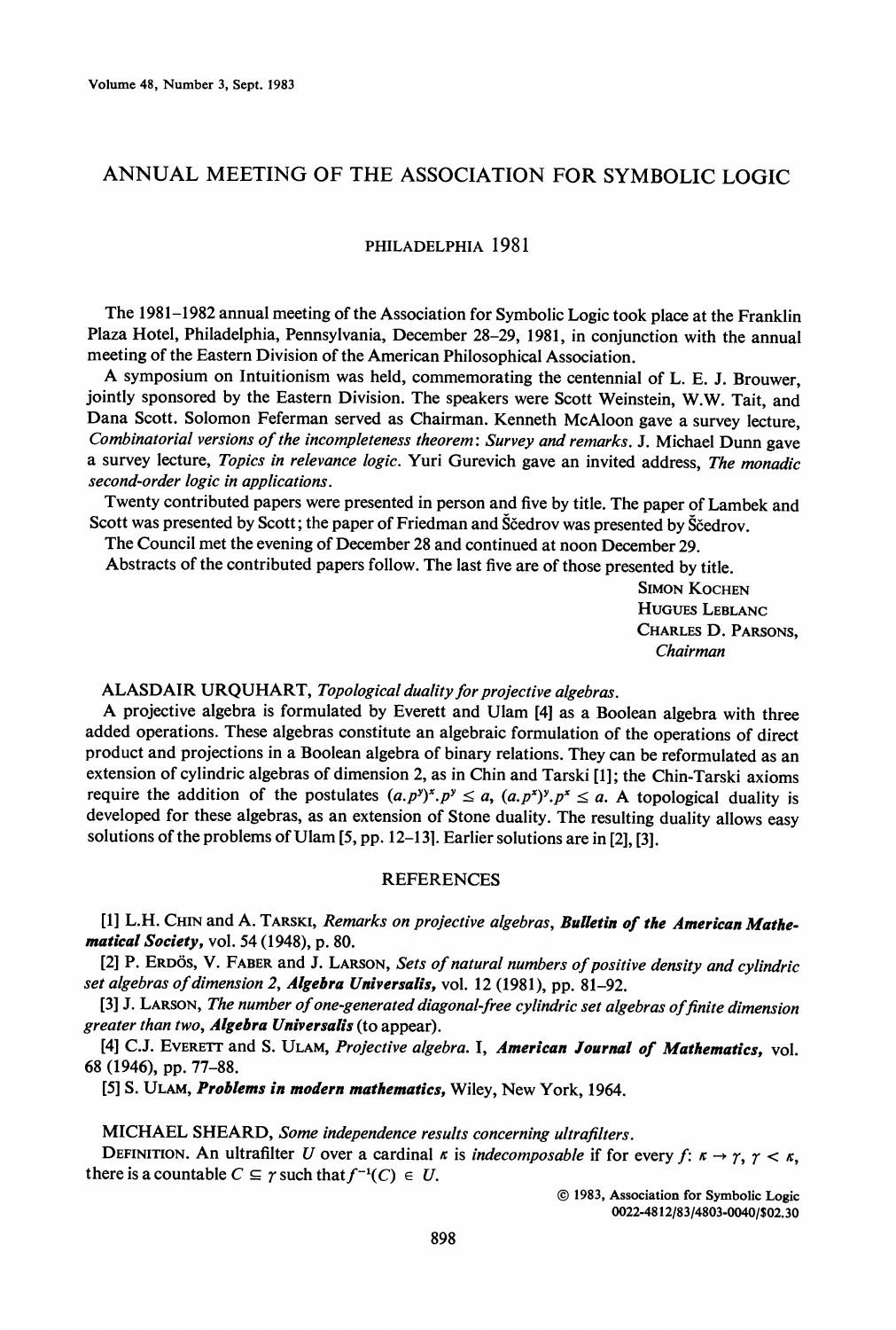Indecomposability is a weakening of the concept of measurability; indeed, inaccessible cardinals carrying indecomposable ultrafilters exhibit some of the strong reflection properties of measurable cardinals. Silver asked whether the two notions were actually equivalent for inaccessible cardinals, i.e., whether an inaccessible cardinal carrying an indecomposable ultrafilter must be measurable. We prove that this is not the case:

**THEOREM 1. CONCARTLER 4 a** measurable cardinal) implies  $Con(ZFC + 3$  an indecomposable **HEOREM 1. COILLET**  $\mathbf{C} + \mathbf{B} \cdot \mathbf{u}$ *Tajlier over an inaccessiole cardinal which is not measurable (in fact, not even weakly compact)).* 

The basic forcing construction can be modified in a number of ways to produce various patterns in the Rudin-Keisler ordering on ultrafilters. Further forcing provides other corollaries; e.g.:

**THEOREM 2. Con(ZFC + 3 a measurable cardinal) implies Con(ZFC + Martin's Axiom +** *there is an indecomposable ultrafilter over the continuum but no*  $\aleph_1$ *-saturated ideal***).** 

**KENNETH L. MANDERS, Transfer by definable relations between structures.** 

An *m*-ary relation  $R \subseteq Str(\sigma_1) \times \cdots \times Str(\sigma_m)$  between structures of similarity types  $\sigma_1, \ldots$ ,  $\sigma_m$  is (finitely first-order) definable if R, viewed as a class of m-sorted structures, is definable by **a** first-order sentence  $\psi_R$  with additional predicates (and possibly an extra sort). A *separation base for**R* **is a set**  $\Delta$  **of** *m***-tuples (** $\phi_1, \ldots, \phi_m$ **),**  $\phi_i$  **a**  $\sigma_i$ **-sentence, such that:<br>(i) for any (** $\phi_1, \ldots, \phi_m$ **)**  $\in \Delta$ **,**  $\phi_R \models \sim \bigwedge_{i=1}^m \phi_i$ **;** 

**for a for any**  $(\varphi_1, \ldots, \varphi_m) \in \mathbb{Z}$ ,  $\varphi_R \in \sim / \sqrt{\frac{1}{2}} \times \varphi_i$ <br> **(ii) for any**  $\sigma_i$ -sentences  $\chi_i$ ,  $i = 1, \ldots, m$ , such that  $\varphi_R \in \sim / \sqrt{\frac{1}{2}} \times \mathbb{Z}$ such that  $\chi_i \vDash \phi_i$ .<br>**By** the completeness theorem and Craig's trick, any definable R has a decidable separation base,

**s b p unc comple** t not necessarily an informative one. In contrast, many classical preservation theorems specify **but informative separation bases.** In contrast, many classical preservation of the preservation of the specify of the specify  $\mathbf{r}$  and  $\mathbf{r}$  and  $\mathbf{r}$  and  $\mathbf{r}$  and  $\mathbf{r}$  and  $\mathbf{r}$  and  $\mathbf{r}$  and  $\mathbf$ 

**symbol intervalse is an eyecuve procedure Theorem. There** is an effective procedure in the procedure which generates is a decided by  $\mathbf{r}_R$ .

**the transformation introduces no** extraneou variables. It first constructs a recursive closed game (Svenonius' Theorem); the separation base is constructed from the conjuncts in finite approximations to the game sentence by suitably coordinated positive Boolean combinations and distribution of prefix quantifiers over the  $\phi_i$  of the correct sort. This latter part of the construction generalizes Lindström's theorem on regular relations. **correct sort. This latter part of the construction generalizes Lindstr6m's theorem on regular rela-**

#### **JAMES W. GARSON, The expressive power of modal logics.**

Let S be any propositional modal logic stronger than  $D (= K$  plus  $[] A \supset \bigcirc A$ , which is complete with respect to the set  $R(S)$  of Kripke frames. A model  $\langle D, R, a \rangle$  is standard for S just in case its Kripke frame  $\langle D, R \rangle$  is a member of  $R(S)$ . (Here a is the assignment function.) *S* is cannonical iff every model for *S* is standard for *S*. *conical* **in every model for S is standard for S. (Here as is the assignment of R(S). The assignment function**  $\mathbf{S}$ **.** 

**nonical incremental incremental for S. is standard for S. is standard for S. i** models, and so are not canonical. S is cancellable iff removing all occurrences of  $[]$  and  $\Diamond$  in any **theorem of S results in a tautology.** 

**THEOREM 0.** If  $S$  is cancellable then  $S$  is not canonical.

The next result shows a parallel between second order arithmetic and propositional modal logics with quantifiers over the propositional quantifiers. Let  $\mathcal{Q}S$  be the modal logic with proposi**logical discuss that results from taking the propositional closure of the axioms of S. S is** in the Scott-Lemmon series iff S can be axiomatized by adding axioms of the form  $\langle k \rangle$  [*l*]  $\rightarrow$  $[m]\langle n \rangle$  A to K. (Here [i] and  $\langle i \rangle$  stand for strings of i boxes and diamonds respectively.)

**THEOREM 1. If S is in the Scott-Lemmon series, then QS is canonical.** 

The methods of Theorem 1 can be used to show canonicality of many modal logics (with propositional quantifiers) outside the Scott-Lemmon series.

Though modal logics without propositional quantifiers lack the expressive power to force their model's frames to take on the appropriate properties, they are expressively adequate in a weaker sense. **model's frames to take on the appropriate properties, they are expressively adequate in a weaker** 

**sense.**  which satisfies  $S$  is in  $R(S)$ .

THEOREM 2. If S is in the Scott-Lemmon series, then S is frame canonical.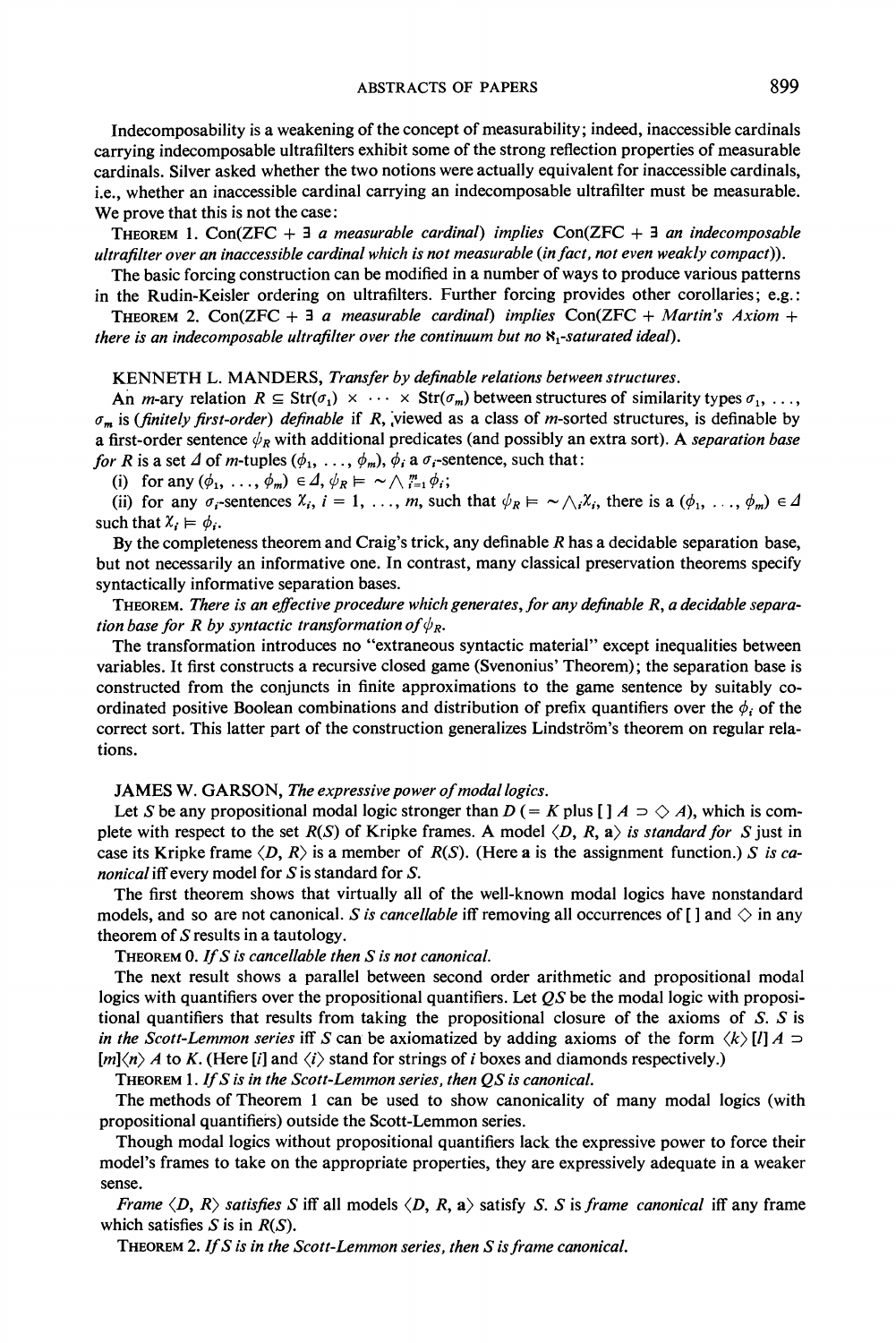**DOLPH ULRICH, The strict implicational fragments of some modal systems in the vicinity of S4.9.** 

With wffs built in the usual way from letters  $p$ ,  $q$ ,  $r$ ,  $s$ ,  $t$ ,  $\ldots$  and the binary connective C, strict wffs being those containing one or more C's, we consider various extensions of the calculus C4 whose axioms are Cpp, CCpqCCpCqrCpr and CCpqCrCpq and whose rules are substitution and detachment.  $Z_0$  is to be otained by adding  $CCCpqCrCCTrCpqCpq$ and CCCCpqCCCCrstCrsCrsCpqCpq to C4's axiom set, C4.4 by adding the latter and  $CqCCCCCpqrCpqCCpqrCCpqr$ , C4.9 by making both additions at once, and  $K4<sub>I</sub>$  by supplementing C4.9's axioms with  $CpCCpqpp$ .  $C_{\tau}$ . Salud Solutions at once, and  $C_{\tau}$  by  $C_{\tau}$  by  $\tau$  and  $\tau$  and  $\tau$  and  $\tau$  and  $\tau$  and  $\tau$  and  $\tau$  and  $\tau$  and  $\tau$  and  $\tau$  and  $\tau$  and  $\tau$  and  $\tau$  and  $\tau$  and  $\tau$  and  $\tau$  and  $\tau$  and  $\tau$  and

**CAULA CAULA CAULA CAULA CAULA CAULA CAULA CAULA CAULA CAULA CAULA CAULA CAULA CAULA CAULA CAULA CAULA CAULA CAU** extensions of S4, Zeitschrift für mathematische Logik und Grundlagen der Mathematik, vol. 27 (1981), pp. 201-212), semantic completeness results for these calculi relative to various Kripkestyle, relational models may be obtained by exploiting a peculiar deduction theorem readily established for each extension L of C4: where M is a set of strict wffs, if M,  $\alpha_1, \ldots, \alpha_j \vdash_L \beta$ , then for some sequence  $\gamma_1, \ldots, \gamma_k$  (typically, with many repetitions) of the  $\alpha_i$ 's,  $M \vdash_L C_{\gamma_1} \cdots C_{\gamma_k} \beta$ . **for Somparing the completeness results thus obtained with standard, analogous results for the ap**propriate full modal calculi,  $Z\delta_l$  emerges as an axiomatization of the strict implicational fragment of the modal system K3.2 (as well as of Z8), C4.4 is the strict fragment of S4.4, C4.9 is the strict fragment of S4.9, and K4<sub>1</sub> is the strict fragment of K4.  $\frac{d}{dx}$  magnetic of  $\frac{d}{dx}$ , and  $\frac{d}{dx}$  is the strict fragment of  $K4$ ,  $\frac{d}{dx}$ ,  $\frac{d}{dx}$ ,  $\frac{d}{dx}$ ,  $\frac{d}{dx}$ ,  $\frac{d}{dx}$ ,  $\frac{d}{dx}$ ,  $\frac{d}{dx}$ ,  $\frac{d}{dx}$ ,  $\frac{d}{dx}$ ,  $\frac{d}{dx}$ ,  $\frac{d}{dx}$ ,  $\frac{d}{dx}$ ,  $\frac{d}{dx}$ ,

**frigment of S4.9, FRAGMENT OF STRICT FRAGMENT OF STRICT STRICT STRICT STRICT STRICT STRICT STRICT STRICT STRICT STRICT STRICT STRICT STRICT STRICT STRICT STRICT STRICT STRICT STRICT STRICT STRICT STRICT STRICT STRICT STR** and CCCrCsrCCCPqPPCCCPqPP while C5 comes from C4 by addition of CCCPqPP. Then C5 is well known (cf. the paper cited above) to be the strict fragment of S5.  $C4.9^+$ , on the other hand, lies strictly between C4.9 and C5; and by a Halldén-style argument, no proper extension of  $C4.9<sup>+</sup>$  is a proper subsystem of  $C5$ .

# GARREL POTTINGER, Uniform, cut-free formulations of T, S<sub>4</sub>, and S<sub>5</sub>.

It is shown that the following rule schemata can be specialized so as to provide cut-free formulations of T,  $S_4$ , and  $S_5$ . Consecutions have the form  $\Gamma \vdash \Theta$ , where  $\Gamma$  and  $\Theta$  are finite sequences of formulas.  $\Sigma$ ,  $\Sigma$ <sub>1</sub>, ... are finite sequences of consecutions. Derivations are built up from such sequences. Commas punctuate sequences of formulas, and semicolons punctuate sequences of consecutions. Axioms have the form  $\Sigma_1$ ;  $\Gamma_1$ ,  $\Lambda$ ,  $\Gamma_2 \vdash \Theta_1$ ,  $\Lambda$ ,  $\Theta_2$ ;  $\Sigma_2$ . In  $S_5$  and  $S_4$ ,  $\Gamma^-$  is the result of deleting all formulas not of the form  $\Box A$  from  $\Gamma$ , and in  $T$ ,  $\Gamma^-$  is the result of deleting all formulas not of the form  $\Box A$  from  $\Gamma$  and then deleting the initial  $\Box$  from each formula occurrence in the residue. In  $S_5$ ,  $\Box A \cap T_1 \vdash \Theta_1$ ; ...;  $\Gamma_n \vdash \Theta_n = \Box A$ ,  $T_1 \vdash \Theta_1$ ; ...;  $\Box A$ ,  $T_n \vdash \Theta_n$ , and in *T* and  $S_4$ ,  $\Box A \cap \Sigma = \Sigma$ .  $S_4, \Box A^{\top} \mathbf{Z} = \mathbf{Z}.$ 

$$
\begin{array}{lcl} \&\vdash & \frac{\Sigma_{1};A,B,\Gamma_{1},\Gamma_{2}\vdash\Theta;\Sigma_{2}}{\Sigma_{1};\Gamma_{1},A\&B,\Gamma_{2}\vdash\Theta;\Sigma_{2}} & \vdash \& & \frac{\Sigma_{1};\Gamma\vdash\Theta_{1},\Theta_{2},A;\Sigma_{2}\otimes\Gamma_{1};\Gamma\vdash\Theta_{1},\Theta_{2},B;\Sigma_{2}}{\Sigma_{1};\Gamma\vdash\Theta_{1},A\&B,\Theta_{2};\Sigma_{2}} \\&\sim\vdash & \frac{\Sigma_{1};\Gamma_{1},\Gamma_{2}\vdash\Theta,A;\Sigma_{2}}{\Sigma_{1};\Gamma_{1},\sim A,\Gamma_{2}\vdash\Theta,\Sigma_{2}} & \vdash \sim & \frac{\Sigma_{1};A,\Gamma\vdash\Theta_{1},\Theta_{2};\Sigma_{2}}{\Sigma_{1};\Gamma\vdash\Theta_{1},\sim A,\Theta_{2};\Sigma_{2}} \\&\Box \frac{\Box A\hat{\Sigma}_{1};\Box A,\overline{A},\Gamma_{1},\Gamma_{2}\vdash\Theta;\Box A\hat{\Sigma}_{2}}{\Sigma_{1};\Gamma_{1},\Box A,\Gamma_{2}\vdash\Theta;\Sigma_{2}} & \vdash \Box & \frac{\Sigma_{1};\Gamma\vdash\Theta_{1},\Theta_{2};\Sigma_{2};\Gamma\vdash A}{\Sigma_{1};\Gamma\vdash\Theta_{1},\Box A,\Theta_{2};\Sigma_{2}} \end{array}
$$

**A** consecution is *true at* a world in a Kripke interpretation for the system  $S = T$ ,  $S_4$ , or  $S_5$ ) if, and only if, the truth-functional conditional having the conjunction of the left formulas of the consecution as its antecedent and having the disjunction of the right formulas of the consecution as its consequent is true at every world in the interpretation. (Empty conjunctions are regarded as true, and empty disjunctions are regarded as false.) A sequence of consecutions is *true at* a world in a Kripke interpretation for S if, and only if, at least one of the consecutions in it is true at that world in that interpretation. A sequence of consecutions is S valid if, and only if, it is true at every world in every Kripke interpretation for S. The theorem is proved by showing that a sequence of consecutions is derivable in S by means of the rules given above if, and only if, it is  $S$  valid.

# DAN DOUGHERTY, The complexity of resolution and Gentzen systems.

We consider the complexity of certain systems for propositional calculus, specifically, several formulations of Gentzen-style systems and of resolution.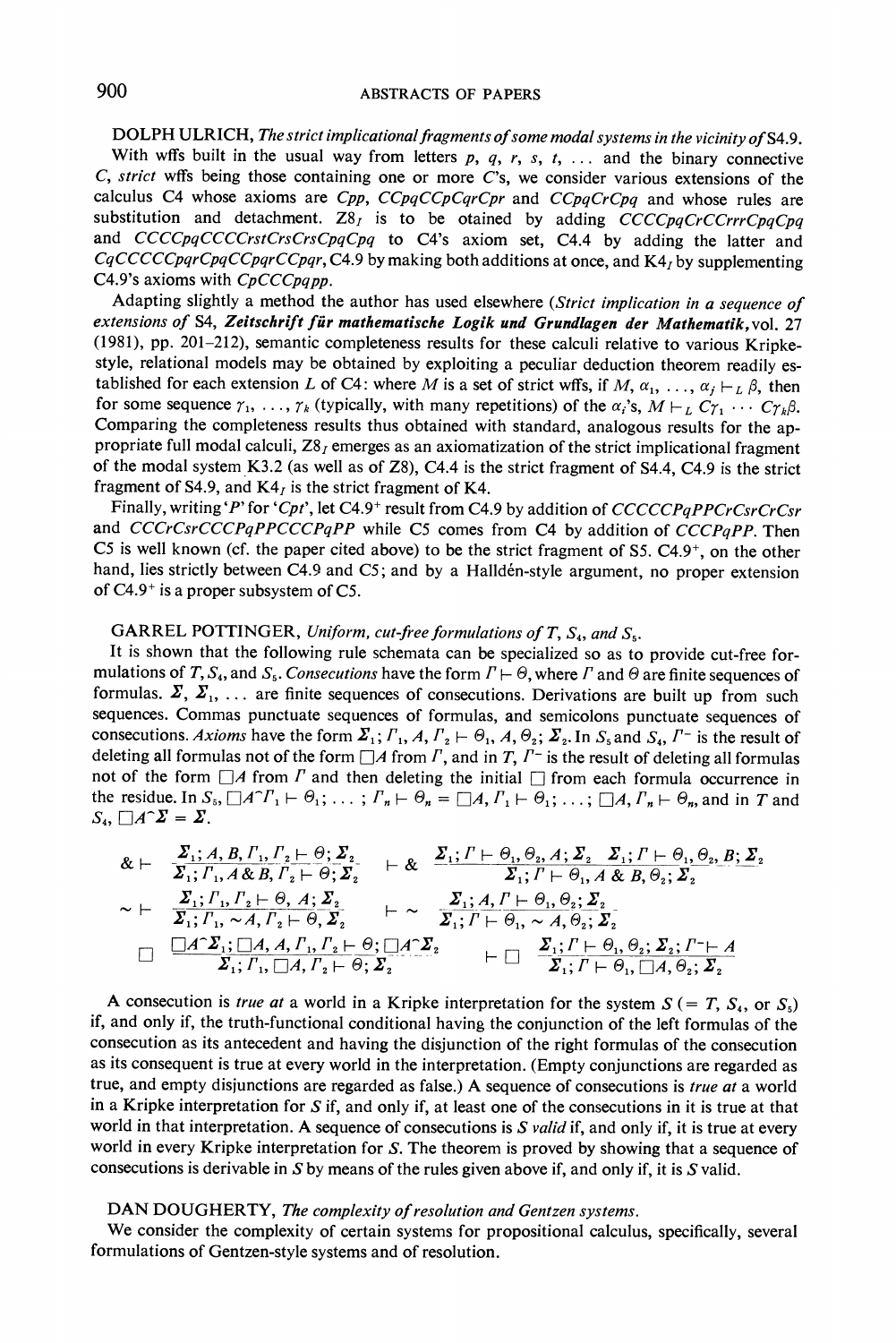DEFINITION (TSEITIN). A resolution derivation is *regular* if it contains no pair of clauses  $C_1$  and  $C_2$ , with  $C_1$  occurring in a subderivation of  $C_2$ , such that the same literal is resolved upon in both  $C_1$  and  $C_2$ .  $C_1$  and  $C_2$ . We are same little in a subderivation of  $C_1$  such that the same literal is resolved upon in both  $\alpha$ 

**C**<sub>1</sub> and C<sub>1</sub>, 15

**THEOREM (TSEITIN).** For all  $c > 0$ , and for all n, there exist unsatisfiable sets of clauses  $S_n$ , of length *n***, such that the shortest regular resolution refutation of**  $S_n$  **involves at least**  $2^{c\sqrt{n}}$  **distinct clauses. Galil later improved this lower bound to**  $2^{cn}$ **.** 

**n, such that the system regular regular regular regular regular regular regular regular regular construction regular for**  $\mathcal{L}$ **Galillah Later instruction is provided to be a** *function***,** *of* same set of clauses), with at most  $k^3$  clauses appearing.

COROLLARY. Unrestricted resolution has a 2<sup>cn</sup> lower bound on proof length.

Tseitin defined *resolution with extension*—the extension rule allows the introduction of certain auxiliary clauses to the original set. Tseitin showed that the sets of clauses which reguired exponentially long regular refutations had polynomial-length refutations in this system.

COROLLARY. Resolution is not polynomially related to resolution with extension.

In [2], Cook and Reckhow consider the relative complexity of various proof systems, among them Gentzen systems and resolution. If  $\mathscr A$  and  $\mathscr B$  are two proof systems, write  $\mathscr A \leq_{\alpha} \mathscr B$  if there exists a polynomial  $p(x)$  such that for every proof in system  $\mathcal{B}$ , of length *n*, there is a corresponding **proof** in system  $\mathcal A$  with length at most  $p(n)$ . We write  $\mathcal A \leq \mathcal B$  if there is *no* increase in length in passing from  $\mathcal B$  to  $\mathcal A$ . **passing from sy to sy.** 

*a* **i** *g* **<b>p c i l i e i i a c** 

$$
\frac{\Gamma_1, A_1 \vdash \Delta_1 \cdots \Gamma_k, A_k \vdash \Delta_k}{\Gamma_1 \cdots \Gamma_k, A_1 \vee \cdots \vee A_k \vdash}
$$

**DEFINITION.** The system in which each inference must obey  $\Gamma_i = \Gamma_i$  and  $\Delta_i = \Delta_i$  is  $G_w$ . The sys**tem with no restrictions is**  $G_s$ **. The subsystem of**  $G_s$  **in which the**  $A_i$  **are atomic is**  $G_i$ **.** 

Cook and Reckhow report: Resolution  $\leq_{p} G_w$  without cut, Resolution + extension  $\equiv_{p} G_s$  with cut.

**Cook and Reckholw Reckhow resolution is the number of distinct sequents appearing.)** 

**THEOREM.** Resolution  $\equiv G_i$  with cut, Resolution  $\leq G_w$  with cut, Resolution  $+$  extension  $\equiv G_s$  with cut. **THEOREM. Resolution -- GI with cut, Resolution < GQ with cut, Resolution + extension --Gs** 

 $\mathbf{u}$  inus t **Thus the extension and cut rules do not consider the expected from Cook's and as might be expected from Cook's and**  $\alpha$ 

**Replace Replace Replace** with cut is not polynomially related to  $G_s$  with cut.

# **with cut is not polynomially related to Gs with cut.**

[1] G.S. TSEITIN, On the complexity of derivations in the propositional calculus, **Studies in** mathematics and mathematical logic. Part II (A.O. Slisenko, Editor), Seminars in Mathematics **V.A. Steklov Mathematical Institute Leningrad, Plenum Press, New York, 1968, pp. 115–125.**<br>(Translated from Russian) **V.A. Stephen Mathematical Institute Leningrad, Plenum Press, New York, 1968, pp. 115-125.** 

 $[2]$  **S.A.** COOK and **K.A. JOURNAL, vol. 44 (1979), pp. 36-50.** 

**J. LAMBEK and P. J. SCOTT, New proofs of some intuitionistic principles.** 

We present short proofs of various metarules of intuitionistic higher-order logic using categorytheoretic techniques. In particular we show closure under the following rules: Existence, Disjunction, Uniformity, Independence of Premises, Markov's, and Indecomposability of PA: if  $\vdash \forall x \in PA(\varphi(x) \lor \psi(x))$  then  $\vdash \forall x \in PA\varphi(x)$  or  $\vdash \forall x \in PA\psi(x)$ . Our method is a modification  $\sigma$  **F** Freyd's proof of the Existence and Disjunction Rules, which was further developed by us in [LS1], [LS2]. Rather than translating each rule into its algebraic equivalent, e.g. some statement about projectives, we use the internal logic of the Freyd Cover of the free topos [LS1]. Whereas Freyd's original proof is essentially equivalent to the Kleene-Friedman method [SS] as originally discussed by us [LS1], the proof here involves a higher-order version of the "Aczel Slash" and is more perspicuous. **discussed by us a higher-order version of the proof here is a higher-order version of the "Accel Slash" and is a**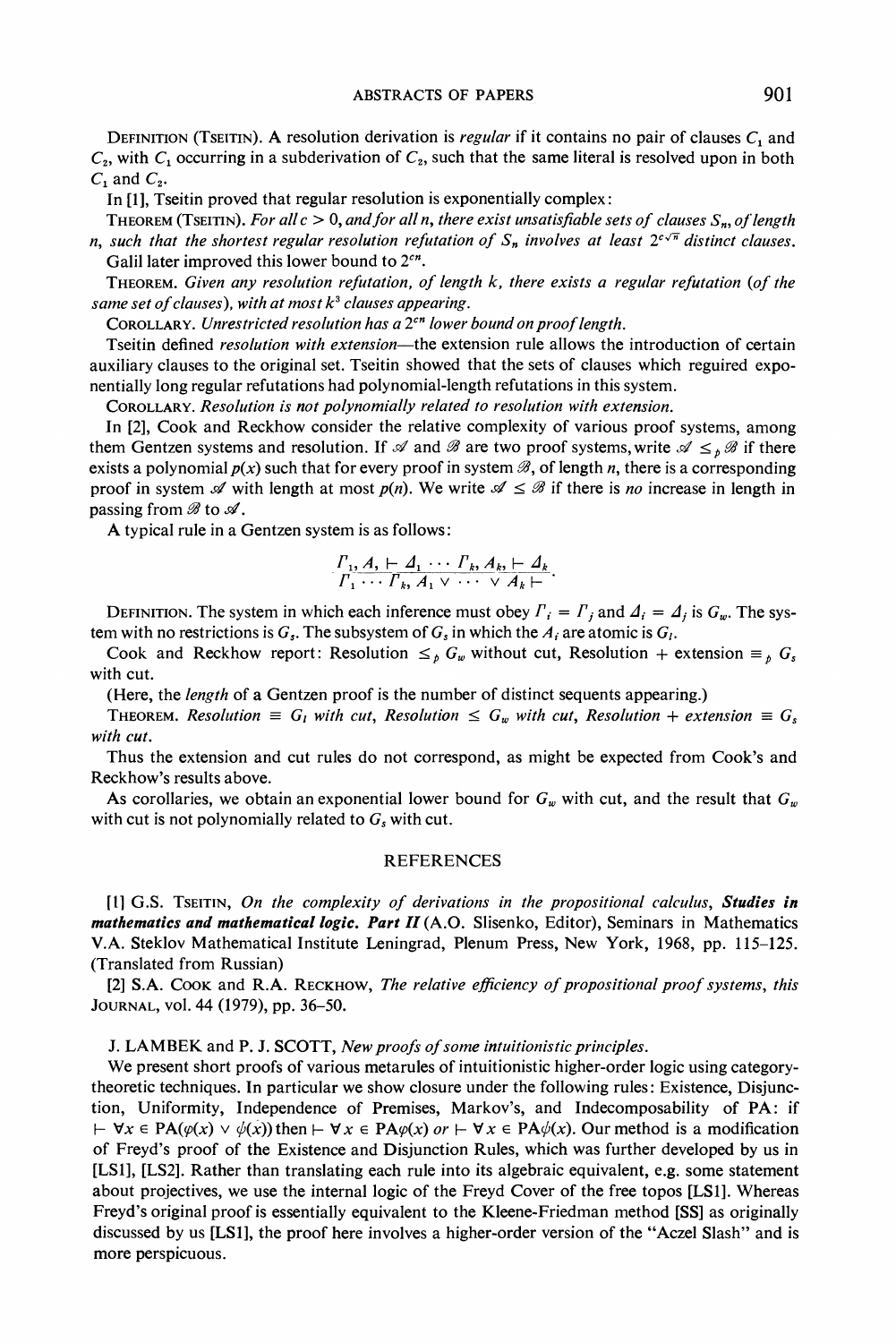# **902 ABSTRACTS OF PAPERS**

[LS1] J. LAMBEK and P.J. SCOTT, Intuitionist type theory and the free topos, **Journal of Pure and phee Algebra,** vol. 19 (1980), pp. 3/6–619.

**Applied Algebra,** *LS2 d***. 19** *a***<sub>g</sub>** *a***<sub>g</sub>** *d***.** *1980***,** *Pp. 56***<sub>19</sub>.** *i* **Notes in Mathematics, vol. 873, Springer-Verlag, Berlin, 1981, pp. 191-207.** 

**[SS] A.** SCEDROV and P.J. SCOTT, A note on the Friedman slash and Freyd cover, **The L. E. J.** Brouwer Symposium, North-Holland, Amsterdam, 1982, pp. 443-452.

HUGUES LEBLANC, Of truth-value functions and probability ones.

Let L be a first-order language with a denumerable infinity of individual terms and ' $\sim$ ', '&', and  $\mathbf{V}'$  as logical operators. Understand by a *truth-value function* for L any function P from the statements of  $L$  to  $\{0, 1\}$  that meets the following three constraints:

A1.  $P(\sim A) = 1 - P(A)$ ;

**A2.**  $P(A \& B) = P(A) \times P(B)$ ;

A3.  $P((\forall X)A) = 1$  iff  $P(A(T|X)) = 1$  for each term T of L.

 $(A(T|X))$  in A3 is, of course, the result of putting T everywhere in A for X. And understand by a *probability function* for L any function P from the statements of L to the reals that meets the following seven constraints:

**following**  $P(A)$ ;

**B2.**  $P(\sim(A \& \sim A)) = 1$ ;

**B3.**  $P(A) = P(A \& B) + P(A \& \sim B);$ 

 $B4. P(A) \leq P(A \& A);$ 

**B5.**  $P(A \& B) \leq P(B \& A);$ 

**B6.**  $P(A \& (B \& C)) \leq P((A \& B) \& C);$ 

**B7.**  $P(A \& (\forall X)B) = \text{Limit}_{t \to \infty} P(A \& \prod_{i=1}^{j} B(t_i|X)).$ 

 $(t_i$  in B7 is the alphabetically *i*th term of *L*, and ' $\Pi_{i=1}^t B(t_i/X)$ ' is short for ' $((\dots(B(t_1/X) \& B(t_i/X)))$ '.<br>  $\& \dots$   $\& B(t_i/X)$ '.  $(\mathbf{x} \dots) \mathbf{\alpha} \mathbf{B}(t_j|\mathbf{\Lambda}))$ .

 $\mathbf{r}$  snow that

**I** show that  $\frac{1}{2}$  is the set of  $\frac{1}{2}$ meets constraints B1-B7.<br>Hence

**mence** 

(2) *Iru*<br>--

Since a statement of L is provable in L iff it evaluates to 1 on every truth-value function for  $L$ , (2) substantiates Popper's claim on p. 356 of **The logic of scientific discovery** that "In its logical interpretation, the probability calculus is a genuine generalization of the logic of derivation."

Constraints B1–B7, incidentally, are counterparts for  $L$  of Kolmogorov's constraints on  $P$  in Foundations of probability, Chelsea, 1950, and are equivalent to constraints of Popper's in The logic of scientific discovery, New York, 1959.

**JONATHAN P. SELDIN, Remarks on β-strong equality.** 

The most important property which distinguishes  $\lambda\beta$ -conversion from combinatory weak equality is **The most important property which distinguishes AP3-conversion from combinatory weak equal-**

 $(\xi)$ 

which is satisfied by the former but not the latter. It might seem to follow from this that the rela- $\phi$  tion  $\phi$ <sub>s</sub> between combinatory terms, which is defined by

$$
(1) \t\t\t X =_{\beta} Y \rightleftarrows X_{\lambda} \text{ cnv}_{\beta} Y_{\lambda},
$$

where  $X_{\lambda}$  is the  $\lambda$ -term which corresponds to the combinatory term X under the normal mapping, is the same relation as  $=$ <sub>5</sub>, which is defined by adding ( $\xi$ ) to weak equality. But this is too simple, since the mapping from X to  $X_{\lambda}$ , and hence  $=\beta$ , is independent of the definition of abstraction for combinatory terms but  $(\xi)$ , and hence  $=\xi$ , depends very much on that definition. It happens that the only definition of abstraction for which  $=_\beta$  is the same as  $=_\xi$  is, in some ways, unsatisfactory; for example, it is not always true that if x does not occur in U<sub>v</sub> then  $[U/\nu]$   $(\lambda x.X)$  is the same term as  $\lambda x$ .  $[U/\nu]X$ . **form as**  $\lambda x. [\mathbf{U}/\mathbf{v}] \mathbf{X}$ **.**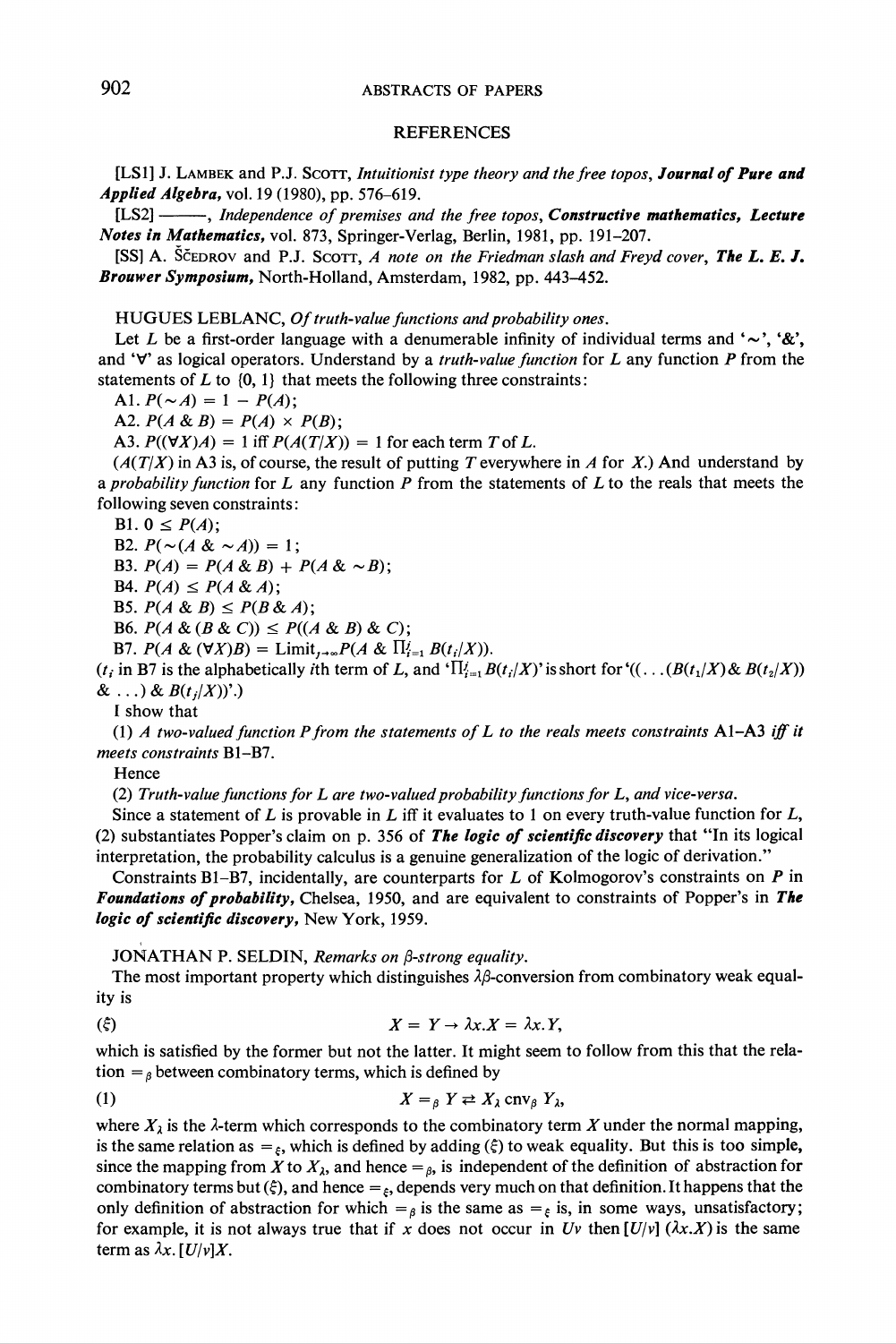# **ABSTRACTS OF PAPERS**

In this paper,  $=\varepsilon$  is studied for a definition of abstraction which Lambek uses in [1] and which does not suffer from the above defect. It is shown that in this case  $=$   $\epsilon$  can be characterized by adding to the postulates for weak equality a finite number of equations between constants, but that it does not correspond to cnv<sub>β</sub> as well as does  $=_{\beta}$ . For this reason it appears that the main usefulness  $\mathbf{d} = \mathbf{\varepsilon}$  is to illustrate how sensitive this theory is to the definition of abstraction.

# **of =e is to illustrate how sensitive this theory is to the definition of abstraction.**

[1] J. LAMBEK, From  $\lambda$ -calculus to Cartesian closed categories, To H. B. Curry. Essays on com**binatory logic, lambda calculus and formalism** (J.P. Seldin and J.R. Hindley, Editors), Academic **Press, London, 1980, pp. 375-402.** 

# **RAYMOND D. GUMB, Programs for free logic.**

Free logics provide a natural framework for describing certain aspects of partial functions. As many results for standard first-order logic carry over into free logic, reasonable proof and model theories can be developed. Further, the interpretation of the quantifiers in free logic can be given a constructive flavour, and Scott and others have developed a variety of free intuitionistic theories. **given a constructive flavour, and Scott and others have developed a variety of free intuitionistic** 

**theories** Hoare "logic" of total correctness for the class of while-programs using a free version of Peano arithmetic. In the intended interpretation of the latter, the natural numbers belong to the inner domain, and a unique error element belongs only to the outer domain. Execution of a program can fail to terminate because the error element is referenced (through an uninitialized integer variable, an array bounds violation, or a function applied to an argument outside its domain) as well as because of a diverging while-loop. as because or a diverging while-loop.<br> $\frac{1}{2}$ 

In the Hoare part of our axiomat quence rules are as in the literature. The assignment axiom and the if-then-else and while-rules require modification. For example, the assignment axiom (schema) for simple integer variables becomes: **pecomes**:

$$
\{P(e|i) \& \exists x(x = e)\} \, i = e\{P\}.
$$

In the case of the if-then-else and while-rules, we require that the outermost integer expressions occurring within the boolean condition of the program statement exist. In the case of the whilerule, we impose additional existence conditions on what is roughly a "good function" (in the sense of Manna) applied to the integer variables occurring within the body of the while-loop. The Hoare system is sound with respect to an operational semantics.

Further work remains to be done on our free Peano arithmetic and the underlying free second-<br>order logic. **Further work remains to be done on our free second-**

### **IRVING H. ANELLIS, Constructive analysis is non-Hausdorff.**

Brouwer [1] argued that several important theorems of analysis are false. In particular he focused on the Heine-Borel and Extreme Value Theorems.

(HEINE-BOREL THEOREM). *Any cover of a closed interval*  $[a, b]$  by a system of open intervals (or open sets) has a finite subcover. **EXECUTER SECONDER SUPPOSE OF A CLOSED INTERVAL EXECUTE IN THE ANGLE INTERVAL EXECUTE IN THE ORIGINAL CLOSED IN** 

**open sets** is the financial or **N**  $\alpha$  **N**  $\alpha$ ing property of closed intervals leads to "a key concept of real analysis," the definition of compact space and the compactum of Hausdorff space.

Brouwer also rejects the Extreme Value Theorem, or at least that part of it which holds that a continuous function f defined for all points on a closed interval *i* has a maximum.

Ceitin [2] shows that Rolle's Theorem, that a continuous function differentiable on all points of an interval  $i$  and vanishing at the endpoints will also vanish for some value on  $i$  between the endpoints, fails to hold for constructive analysis. Ceitin also proves that many of the Mean-Value Theorems of calculus, including Rolle's Theorem, Cauchy's Theorems, the Lagrange Theorem, and others, fail for constructive analysis. These proofs are far stronger than the proofs by counterexample presented originally by Brouwer.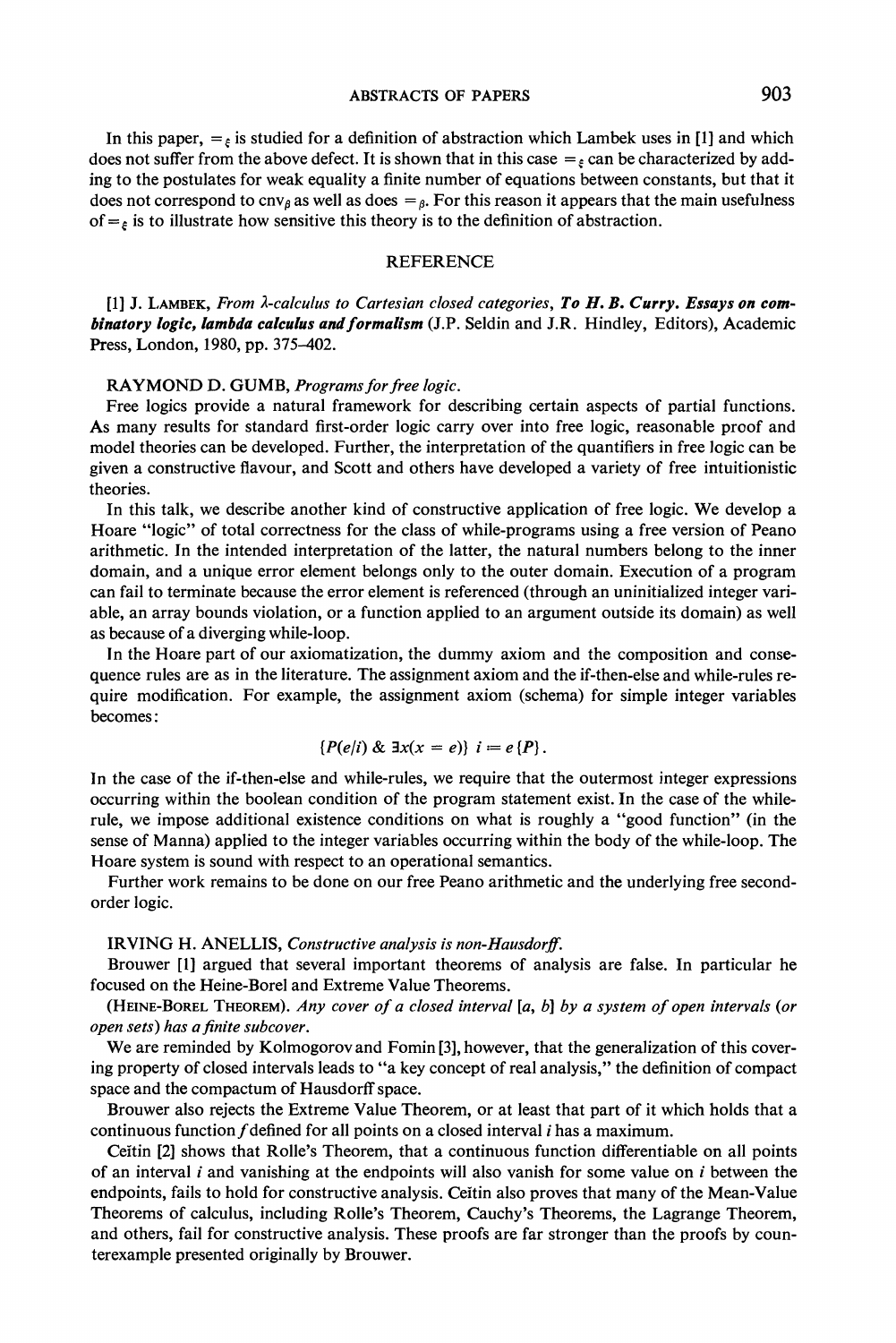### **ABSTRACTS OF PAPERS**

The central theorem for constructive analysis may be the Heine-Borel Theorem, since, as shown by Kolmogorov and Fomin, it permits development of topological models, especially Hausdorff models, for the continuum. K.L. Singh suggested (oral communication) that a differentiable function continuous on an interval of the Reals has a unique limit in Hausdorff space, but that its limit may not be unique in nonmetric or non-Hausdorff space. I suggest that constructive mathematics is too weak to permit the reconstruction of real analysis, and conjecture that (a) the theorems of classical analysis hold only in Hausdorff space, and (b) that constructive analysis requires non-Hausdorff space for its Mean-Value Theorems to hold, and that it is in fact non-Hausdorff.

# **Hausdorff space for its Mean-Value Theorems to hold, and that it is in fact non-Hausdorff.**

[1] L.E.J. BROUWER, On the significance of the principle of excluded middle in mathematics. especially in function theory, From Frege to Gödel: A source book in mathematical logic, 1879-1931 (J. van Heijenoort, Editor), Harvard University Press, Cambridge, 1967, pp. 335–345.

[2] G.S. CEITIN, *Teoremy o srednem značenii v konstruktivnom analize*, **Trudy Matematičeskogo**<br>**Instituta imeni V.A. Steklova, vol.** 67 (1962), pp. 362–384. **START GRAMMER CALCERTING AND ANALY STATES STATES STATES AND ANALY CONSTRUCTED AND ANALY STATES STATES STATES S** 

**I**. A.IN. **N**ULMOGOROV AIIG S. V. FOMIN, **INITOUUCIOFY FE** lator and editor), Dover, New York, 1970.

# **KENDALL D'ANDRADE, Which logic should you use?**

Since there are many different logics, each of which is complete, but with many pairs incompatible, the problem seems to reduce to the question "Which logic most adequately mirrors reality?" Then there would be at most one logic dealing with real objects; all other logics would mirror only mathematical constructs, shadowy objects best avoided in respectable metaphysics.

**Tragesser shows the futility of this hankering after a single logic. "The right logic" is an incom**plete phrase which should be interpreted as "The appropriate logic for " where the dash is filled in with the task at hand. Along the way he vindicates the reality of any mathematical object  $f$  embedded in significant mathematics by offering a new, phenomenological, explanation of mathematical existence. We thus return to psychological criteria for choosing an appropriate logic, but with a psychology as respectable as the mathematics we are doing.

# ZORAN MARKOVIĆ, Forcing in Kripke models versus the classical satisfiability relation.

In Gödel's and other translations we have a method for determining which classically valid formulas are intuitionistically valid. Here we investigate formulas which whenever satisfied in a classical structure at a node of some Kripke model are forced by that node.

Let P be the set of all formulas of Heyting predicate calculus (HPC) which are formed from atomic formulas with the connectives  $\wedge$ ,  $\vee$ , **E**. It is easy to see that for any  $\varphi \in P$ , any Kripke model  $M = \langle (T, 0, \leq) ; \mathfrak{A}_t : t \in T \rangle$ , any  $t \in T$  and any  $a_1, \ldots, a_n \in A_t$  we have

$$
(\ast) \qquad \qquad \mathfrak{A}_t \models \varphi[a_1, \ldots, a_n] \text{ iff } t \models \varphi_1[a_1, \ldots, a_n].
$$

We describe now the set of all formulas for which one half of this equivalence holds.

**THEOREM** 1. Let  $\varphi(x_1, \ldots, x_n)$  be a formula of HPC. The following are equivalent:

**(a)** For any Kripke model  $M = \langle (T, 0, \leq) ; \mathfrak{A}_t : t \in T \rangle$ , any  $t \in T$ , and any  $a_1, \ldots, a_n \in A_t$  we have:

if 
$$
\mathfrak{A}_t \models \varphi[a_1, \ldots, a_n]
$$
 then  $t \models \varphi[a_1, \ldots, a_n]$ .

**(b)** There is a formula  $\psi(x_1, \ldots, x_n) \in P$  such that  $\vdash_C \varphi \leftrightarrow \psi$  and  $\vdash_{HPC} \psi \rightarrow \varphi$ .

**We can prove now, as a corollary, the converse to our first statement:** 

**THEOREM** 2. If a formula  $\varphi$  satisfies  $(*),$  then it is intuitionistically equivalent to a formula from P.

# **HARVEY FRIEDMAN and ANDREJ SCEDROV, Large sets in intuitionistic set theory.**

We consider properties of sets in intuitionistic set theory corresponding to large cardinal properties in (classical) ZF. Adding such "large set axioms" to ZF in intuitionistic logic does not violate well-known metamathematical properties of intuitionistic systems. Moreover, we consider statements in constructive analysis equivalent to the consistency of such "large set axioms".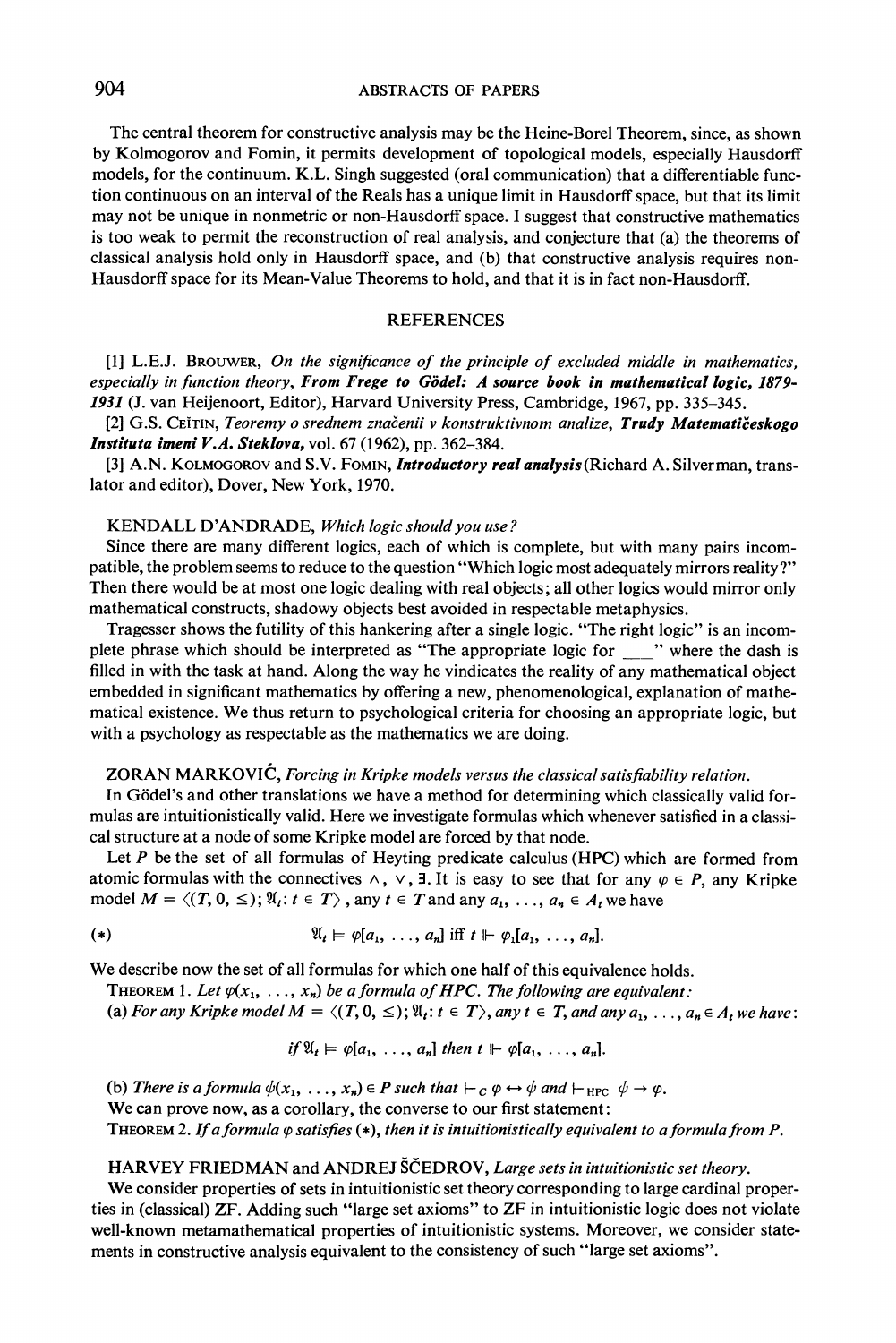**DEFINITION.** (a) A set z is said to be *inaccessible* if it is transitive,  $\omega \in z$ , z is closed w.r.t. pairs, unions, power-sets, and collection (w.r.t.  $\langle x, y \rangle \in t$ , for t not necessarily in z).

(b) A set z is said to be Mahlo if it is inaccessible and for each  $u \in z$  and each set t, there exists **inaccessible**  $v \in z$  with  $u \in v$  and

$$
\forall x \in v[\exists y \in z(\langle x, y \rangle \in t) \rightarrow \exists y \in v(\langle x, y \rangle \in t)]
$$

**One defines an** *n***-Mahlo set accordingly.** 

Let  $T_i$  ( $i = 1, 2$ ) be theories obtained from intuitionistic ZF by adding:

**Let**  $\forall x \exists z [x \in z \land z \text{ inaccessible}]$ **.**<br> **Let**  $\exists z [z \text{ Mahlo}]$ **.** 

**(1) Vx3z[x e z A z inaccessible].** 

 $\frac{1}{2}$  iiic theory  $I_3$  if predicate symbol  $M$ , and a unary function symbol  $j$ , and requiring that  $M$  is an inner model containing  $\omega$ , and that  $j: V \to M$  is an elementary embedding such that  $\exists x [x \in j(x)]$ .

**THEOREM** 1. For every sentence A provable in  $T_i + CT + MP$ ,  $+ MP + RDC$ , resp.) there is a 1945-realizing numeral *n* so that *n* **r** *A* is provable in  $T_i$  (+MP, +MP + RDC, resp.)

**THEOREM 2. T**<sub>i</sub> has disjunction and number existence properties (by q-realizability).

**THEOREM 3.**  $T_i$  is equiconsistent with its classical counterpart (by negative interpretation).

**THEOREM 4. Classical counterpart of**  $T_i$  **is conservative over**  $T_i$  **w.r.t.**  $\Pi_2^0$ **-sentences.** 

**THEOREM 5.**  $T_i$  + RDC in finite types is conservative over  $T_i$  w.r.t. arithmetic sentences.

**THEOREM 6. "For every n, every**  $\Sigma_1^0$ **-sentence provable in**  $T_2(n)$  **is true" is equivalent to:** 

"For all integers  $m, r > 0$  there is an integer q so large that the following holds. Let  $F_1, \ldots, F_q$ :  $(R^q)^{n+1} \rightarrow [-1, 1]$  be continuous functions satisfying  $|F_k(x) - F_k(y)| \le$  $\mathbf{F}[k \cdot | \mathbf{x} - \mathbf{y}]$ . Then there are  $\{x_k\}$  from  $\mathbb{R}^q$ ,  $k \leq m$ , and integers  $0 \leq a_1 \leq a_2 \leq \cdots \leq a_r$ *Such that for all integers* $\alpha < \beta < \gamma \leq r$ **,**  $s < t \leq m - n + 1$ **, we have** 

$$
\left| x_{s+1}(1) - \max_{\substack{g \in \text{SL}(a_{\alpha}, \{-a_{\alpha}, a_{\alpha}\}) \\ k \in [a_{\beta}, a_{\gamma}]}} F(x_s, gx_t, \ldots, gx_{t+n-1}) \right| < \frac{1}{a_{a}},
$$

where  $SL(p, Z)$  acts on first p coordinates in  $R^q, q \geq p$ .

REMARK. Intuitionistic ZF under consideration here has Collection.

**g ( SL(aa, [-aa, aa ])\*|** 

**WILLIAM C. POWELL, Calculus with standard infinitesimals.** We assume every real number  $x$  is standard in the sense that

 $\forall y (\forall n \in \omega | x - y) \leq 1/(n + 1) \rightarrow x = y).$ 

Nonetheless, in the absence of the law of bivalence  $(p \vee \neg p)$ , it is consistent that there are in-**Nonetherence in the sense that is vertible h that are infinitesimal in the sense that** 

$$
\forall n \in \omega \ \neg \neg |h| \leq 1/(n+1).
$$

We develop this possibility to the point of giving a logically correct proof of the Fundamental **Theorem of the Calculus. Derivatives and integrals are defined so that they are approximated within** an infinitesimal distance. Since ideally lengths at least as large as positive rationals can be experienced, we call approximations to within  $1/(n + 1)$  empirical approximations in contrast to infinitesimal approximations. Thus, our approximations are more precise in that they are infinitesimal rather than empirical. Furthermore, the limits we consider are not approximation processes, but rather precise algebraic operations. **but rather precise algebraic operations.** Furthermore, the limits we consider a result of a processes,  $\frac{1}{2}$ 

**but theory of the calculus is lifted pre** in essentially the same way the integers are constructed from the finite ordinals. Rather than defining the integral closure  $I(\omega)$  of the finite ordinals to be certain equivalence classes of pairs of finite ordinals, a finite ordinal is replaced by the set of ordinals less than or equal to it. Thus, for our theory of *integration*, we define the *integral* closure  $I(Q)$  of the rationals to be certain equivalence classes of pairs of initial segments of the nonnegative rationals.

**lence our infinitesimals h fail to be negatively standard in the sense that** 

$$
\forall y(\forall n \in \omega \neg \neg |h - y| \leq 1/(n + 1) \rightarrow h = y),
$$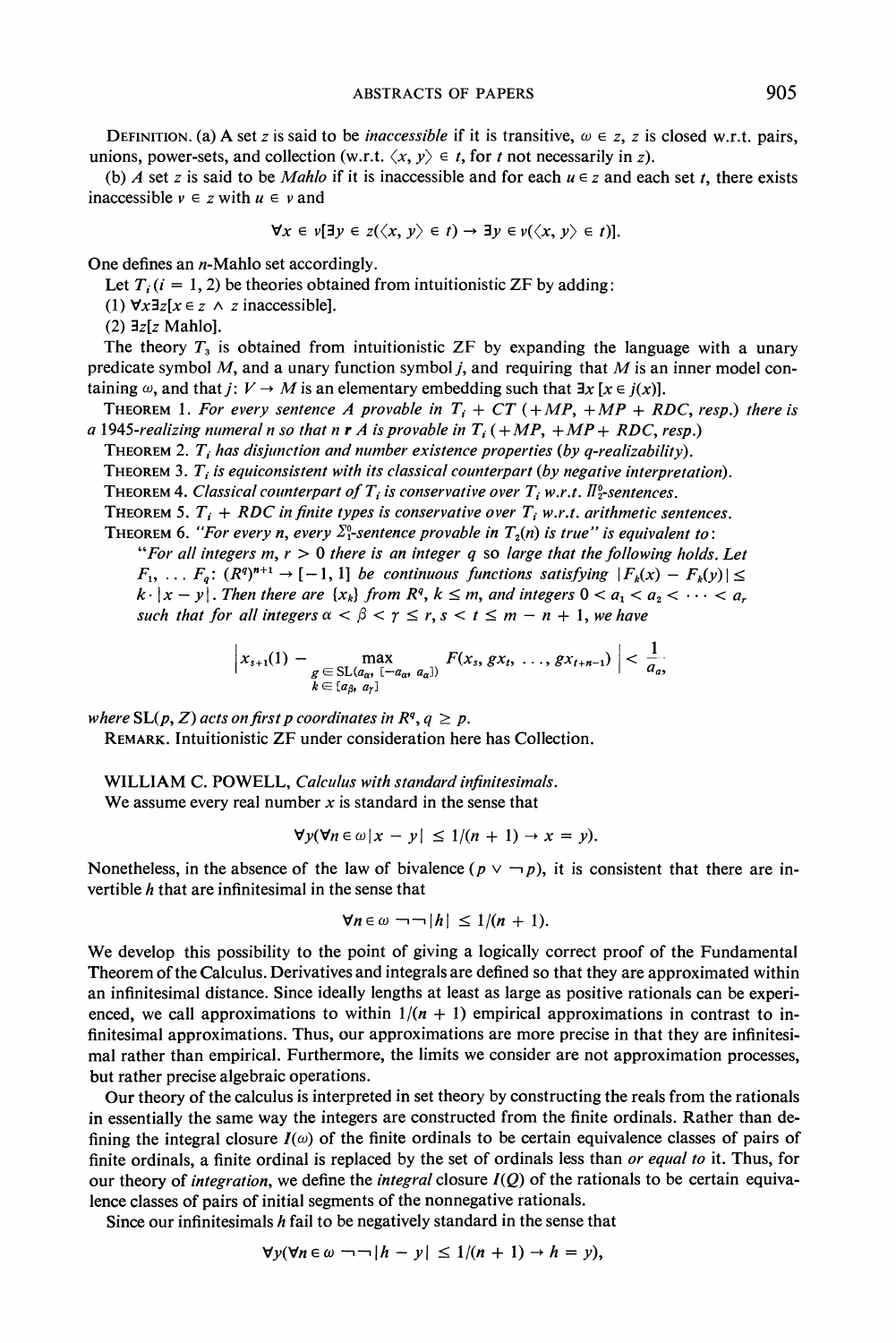the infinitesimals become nonstandard when our real variable theory is interpreted negatively. Nonetheless, we maintain that the reals of our theory are classically standard. For when our real variable theory is first interpreted into set theory by  $I(Q)$ , and then in set theory we pass to the negative interpretation,  $I(Q)$  becomes isomorphic to the order completion of the rationals, which is (negatively) standard. Thus, when classical *set* theory is considered, infinitely close reals do get identified. **is (negative)** standard. Thus, when considered, infinitely considered, infinitely considered, infinitely considered,  $\alpha$ 

#### CARL J. POSY, Kant's debt to Brouwer and Brouwer's debt to Kant.

Because of his views about such issues as the incompletability of infinite totalities and because of his frequent constructivist leaning remarks, Kant is acknowledged by many (including Brouwer himself) as a forerunner of twentieth century intuitionism. That is Brouwer's debt to Kant. This paper investigates the relation between Kant and the modern intuitionists in a series of three steps:

(i) It is shown that techniques developed for the study of intuitionism can be used to interpret several Kantian arguments concerning empirical science, and to vindicate those arguments in the face of some traditional criticisms. That is Kant's debt to Brouwer. race of some traditional criticisms. That is Kant s debt to brouwer, and the *state those arguments in the state those* are  $\frac{1}{2}$ 

**face of some recent work on the philosophical ioundations of intuit** general themes of Kant's "Copernican Revolution." It is argued that this reading fits Kant's texts in many respects, and indeed is superior on several counts to other interpretations of Kant's main philosophical themes. Thus the seemingly anachronistic moves of (i) are not totally artificial.

(iii) It is argued, however, that the interpretation suggested in (ii), when applied to Kant's remarks about pure mathematics and when combined with some Kantian doctrines about "faculties" and about mathematical constructions, supports the surprising claim that Kant's approach to pure *mathematics* (as opposed to empirical science) is realistic (or at least classical) rather than intuitionistic. **to pure mathematics (as opposed to empirical science) is realistic (or at least classical) rather than**  $\alpha$  **is realistic.** 

# **JOHN CORCORAN, Deduction and reduction: Two proof-theoretic processes in Prior Analytics. I.**

Aristotle's system of direct and indirect deductions is discussed by Smiley and other recent authors. Aristotle's system of direct and indirect *reductions* is discussed in older works by Mill, DeMorgan, *Lukasiewicz*, and many others. Although the distinction between them is clear in Aristotle's work, the two seem not to have been contrasted by commentators. A deduction of a conclusion from a premise set is a *sentence*-sequence constructed by chaining simple inferences to show that the conclusion is implied by the premise set. A *reduction* is an *argument*-sequence wherein each argument after the first is constructed from the previous one by "weakening" the premise set, by "strengthening" the conclusion, or by "contraposition," i.e., replacing one premise with the contradictory of the conclusion and taking as the new conclusion the contradictory of the replaced premise. "Weakening" here means replacing a sentence by its Aristotelian converse and "strengthening" is the reverse. The initial argument is thereby "reduced to" the final argument. Some valid arguments reduce to invalid: *Aab Abc/Iac* reduces to *Aab Icb/Iac* and to *Aab Abc/Aca*. However, as Aristotle noticed, invalid arguments reduce only to invalid and, therefore, any reduction ending with an obviously valid argument must have started with a valid argument, thus providing a mark of validity. Exaggeration, or misapplication, of this point seems to have led to confusion of reduction with deduction and to mistaking the role of reduction to be that of deduction. This paper shows, to the contrary, (1) that Aristotle held to a sharp separation between the two processes (discussing now one, now the other, and also implicitly contrasting them by mentioning both together) and (2) that reduction is not a method of inference but rather a process for studying relationships among syllogisms (cf. 29b26), an almost totally separate enterprise. Although reading *certain* reductions *backward* suggests a deduction system, the system thus suggested is a Gentzensequent natural deduction system (with arguments as lines) rather than a Jaskowski-supposition natural deduction system (with sentences as lines) as attributed to Aristotle by recent authors. Taking arguments to be conditional sentences leads to transformation of a Gentzen-sequent system into an axiomatic system of the sort proposed by *Eukasiewicz*.

### **MICHAEL SCANLAN, Veblen and the definability of congruence.**

Veblen [3] states that although it was known that definitions can be added to the axioms of Hilbert [1] so that only six undefined nonlogical constants remain, the number of undefined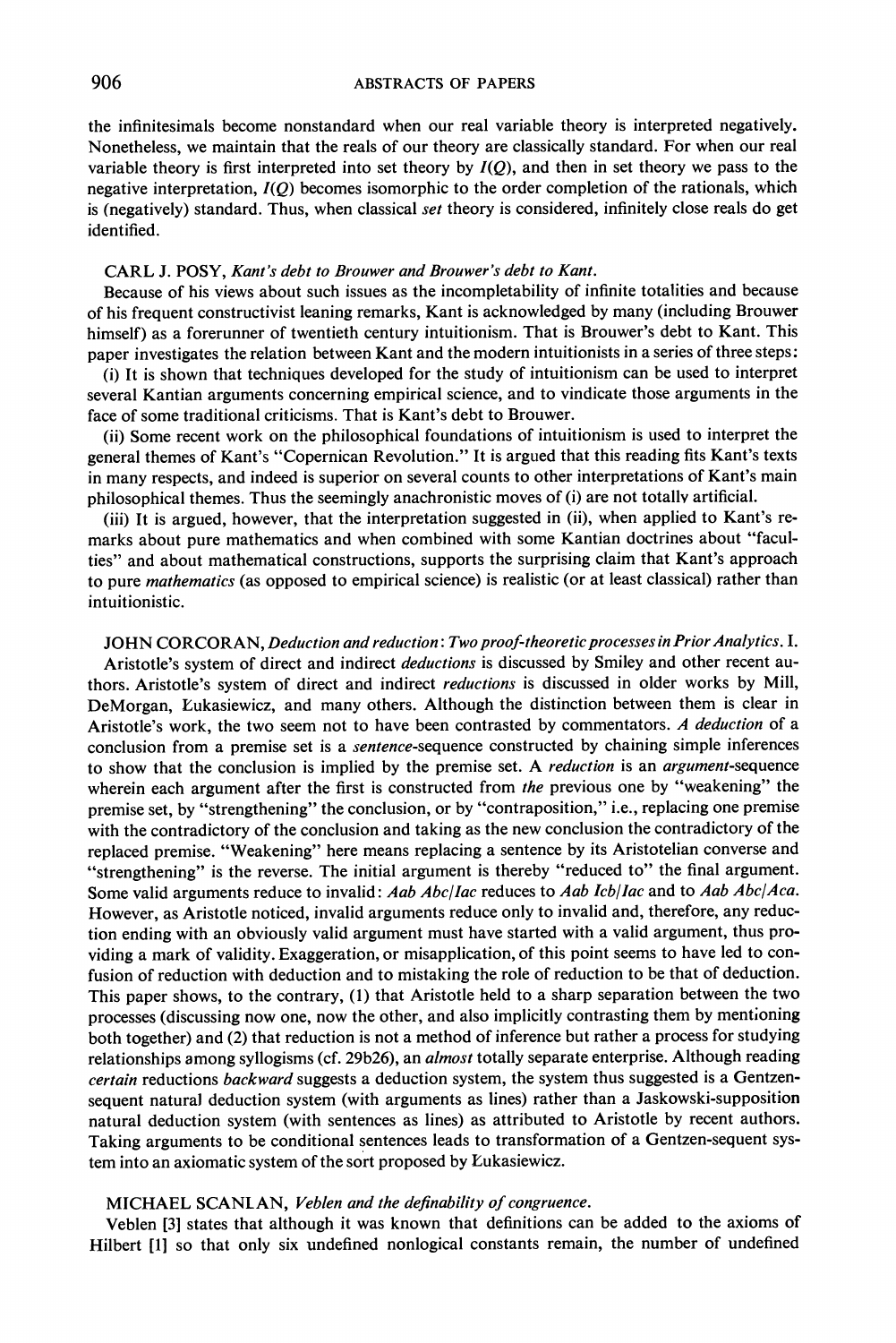constants can be reduced further by defining the two congruence relations on the basis of the between relation of points. Veblen [4] presents an axiom set for Euclidean geometry in which only "boint" and "between" appear as undefined nonlogical constants. But Lindenbaum showed using Padoa's Method that congruence of line segments is not definable on this basis (Tarski and Lindenbaum [2]). **Padoa's Method that congruence of line segments is not definable on this basis (Tarski and** 

**Linder Linder Repleted Linder** procedure which would have been appropriate to prove that Hilbert's congruence axioms are interpretable in the Veblen axiom set. That is, he tried to show that Hilbert's congruence axioms are consequences of his axioms and added definitions. He failed to realize that the interpretability of a set of sentences in an axiom set using only a proper subset of the original nonlogical constants does not mean that the omitted constants are definable in the larger language.

Veblen does not prove that the Hilbert congruence axioms are interpretable in his own. His actual procedure is only sufficient to show that the Hilbert axioms are quasi-interpretable in his own. If S is a finite set of axioms, an existentialization of S is a conjunction of the sentences of S in which one or more constants are uniformly replaced by variables and the resulting open formula is closed with existential quantifiers. S is *quasi-interpretable* in an axiom set T if an existentialization of S is interpretable in T. Veblen appears to have believed that quasi-interpretability is sufficient for the definability of the constants on which the existentialization is based.

# **cient for the definability of the constants on which the existentialization is based.**

[1] D. HILBERT, Die Grundlagen der Geometrie, Leipzig, 1899.

[2] A. TARSKI and A. LINDENBAUM, Sur l'indépendence des notions primitives dans les systèmes *mathématiques, Annales de la Société Polonaise de Mathématique, vol. 5 (1926), pp. 111–113.* 

[3] O. VEBLEN, *Review of Hilbert* [1], **The Monist**, vol. 13 (1903), pp. 303–309.

[4]  $\longrightarrow$ , *A system of axioms for geometry*, **Transactions of the American Mathematical Society**, vol. 5 (1904), pp. 343-384.

#### **NUEL D. BELNAP, JR., Display logic.**

**''Display logic'' is a refinement of Gentzen's sequenzen-kalküle which permits the simultaneous study of a variety of classical and nonclassical logics. EXECUTE IS A REFINEMENT OF GENERAL CONSIDERATION is a reference of the simulation** of the simulation of the simulation of the simulation of the simulation of the simulation of the simulation of the simulation of the sim

 $(1, 1)$  is a rainity of structure connectives, respectively emptiness,  $*$  is negative, and . is like Gentzen's comma (but two-place). Structures are built from formulas by structure connectives. There can be many families of structure connectives. With  $X$ ,  $Y$  structures, statements have the form  $X \vdash Y$ . **f** structures, statements have the form  $A \vdash I$ .

**I** ne basic postulates permit the ausplay of a of the consequent as the antecedent itself (and similarly for the consequent); for example,  $(X, Y)$   $\vdash$ Z is equivalent to  $X \vdash (Y^*.Z)$ , permitting the display of X.

Each family has roughly the *same* rules governing the usual connectives  $(t, f, \sim, \Box, \Diamond, \land, \lor, \Diamond)$  $\rightarrow$ ); e.g., from  $X \vdash A$  and  $B \vdash Y$  to infer  $A \rightarrow B \vdash (X^*.Y)$ —with the principal constituent always displayed (the  $\rightarrow$  and the structure connectives must all be from the same family). The families *differ* as to structural rules, e.g., from  $(W(X,Y)) \vdash Z$  to infer  $((X,W), Y) \vdash Z$ , can be postulated or not. Under easily verifiable conditions on these rules, a Subformula theorem and a generalized Elimination theorem (from the provability of  $X \vdash M$  and  $M \vdash Y$  to infer the provability of  $X \vdash Y$ ) follow without relying on structural rules and without tricks.

The possibility of multiple families permits a sequenzen formulation of the relevance logic **R**, including negation, with its intensional connectives in one family and its extensional in another. There are also families for the intuitionist connectives, those of the various modal logics such as **S2, S3, S4, and S5, the Brouwersiche system B, and other relevance logics such as E and T. The formulations of S2 and S3 are simpler than others; that of S4 has no restricted rules; that of S5** introduces no ad hoc features; that of  $\boldsymbol{B}$  is perhaps the first.

# **THOMAS JOHN, On countable stable ordinals.**

For any  $X \subseteq \omega$ , let  $\sigma_0(X)$  be the least ordinal such that  $L_{\sigma_0(X)}[X]$  is a  $\Sigma_1$  elementary substructure of  $L[X]$ . Friedman has proved that if  $\omega_1$  is an inaccessible cardinal of L, then for any countable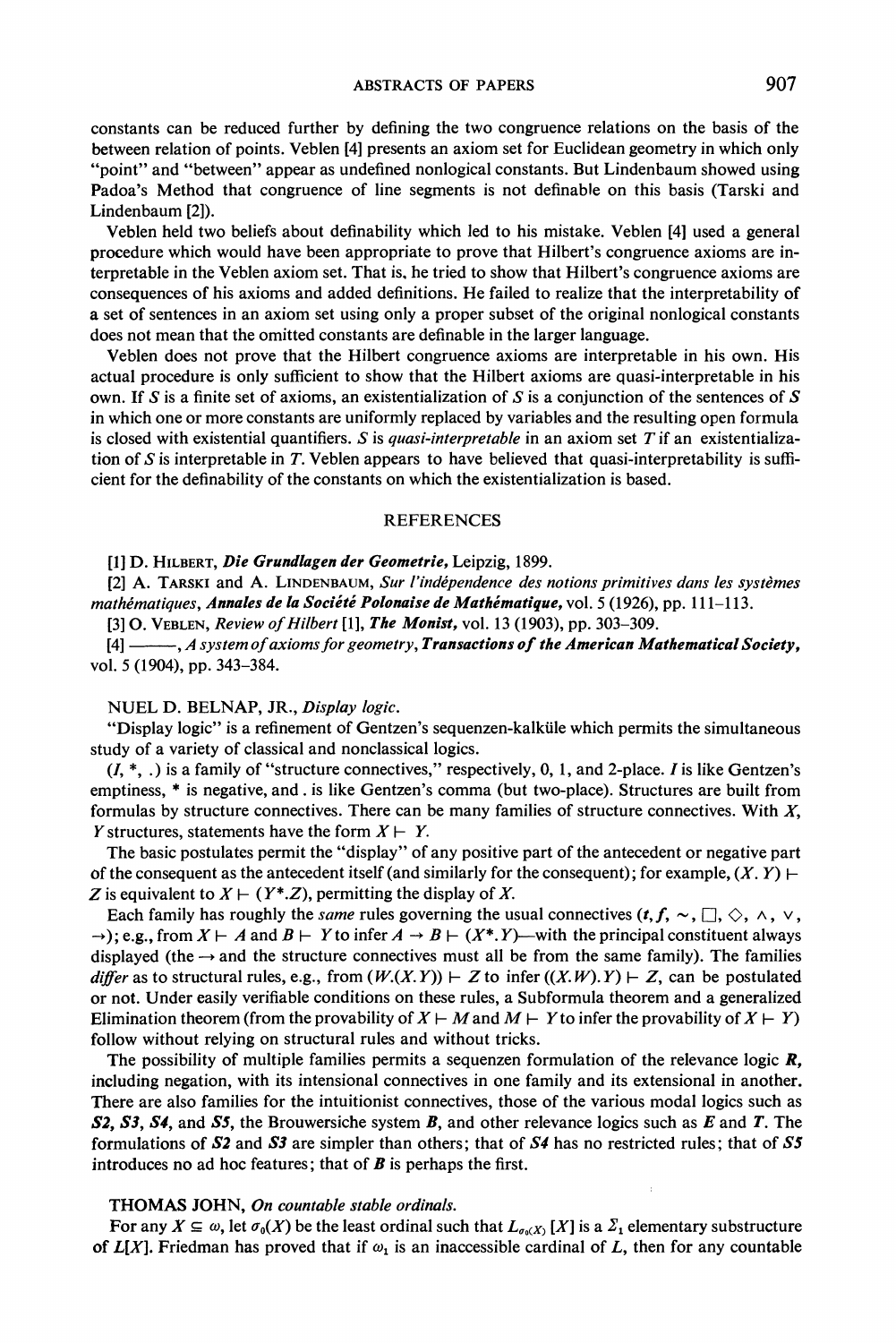stable ordinal  $\sigma$ , there is an  $X \subseteq \omega$  such that  $\sigma = \sigma_0(X)$ . We derive this property of countable stable ordinals just from the assumption that there is a nonconstructible real number. The proof is done by forcing with 'stablely' pointed perfect conditions as in Sacks' pointed forcing with perfect sets.  $\boldsymbol{\delta}$  for  $\boldsymbol{\delta}$  is table as in Sacks' point  $\boldsymbol{\delta}$  in Sacks' points as in Sacks' points.

#### J.M.B. MOSS, Some neglected results about the systems ML and NF.

 $(ML_0 =$  the inconsistent system of Quine V.163;  $ML =$  the revised system of Quine XVII.149, first presented in Wang XV.25. Theorems †801 to †844 are in Rosser VII.1 = Rosser A, in which the inconsistency of  $ML_0$  was proved.  $NF =$  the system of Quine II.86 and XIX.134, developed in first presented in Wang Wang Development and Specific theorems to the area in Rosser and  $\mathcal{L}$  are in  $\mathcal{L}$  and  $\mathcal{L}$  are in  $\mathcal{L}$  and  $\mathcal{L}$  are  $\mathcal{L}$  and  $\mathcal{L}$  are in  $\mathcal{L}$  and  $\mathcal{L}$  are in  $\math$ the inconsistency of the inconsistency of Multiple inconsistency and in the style of the Keviews of this **I J**ournal.)<br>1.  $ML \vdash 1838$ ,  $ML \vdash 1841$ .

The first follows from Orey  $XX.95 =$  Orey A, Theorem 2.3; the second is *ibid*. Theorem 3.6. 1. **1. Married Francisco II 1. Married Francisco I** The first following  $\frac{1}{2}$  or  $\frac{1}{2}$  and  $\frac{1}{2}$  is  $\frac{1}{2}$  and  $\frac{1}{2}$  is  $\frac{1}{2}$  is  $\frac{1}{2}$  is  $\frac{1}{2}$  is  $\frac{1}{2}$  is  $\frac{1}{2}$  is  $\frac{1}{2}$  is  $\frac{1}{2}$  is  $\frac{1}{2}$  is  $\frac{1}{2}$  is  $\frac{1}{2}$  is  $\frac{$ **Consequently by a stratified condition.**<br>**2. Let A be the argument:** "*NF* is unsatisfactory because:

**(1)**  $NF \vdash \neg \uparrow 841$  (Rosser B XII.3.15).

**(2)**  $NF \vdash \neg$  'Axiom of Choice' (Specker XIX.127).

(3)  $NF \vdash \text{Card}(USC(V)) < \text{Card}(V)$  (Rosser B XI. 1.8. Specker 4.7).

(4) In NF, the cardinals cannot be well-ordered by the  $\leq$  relation defined in Rosser B at p. 375. **Consequently ML, which is a conservative extension of NF, is equally unsatisfactory."** 

 $\mathbf{C}_{\text{MM}}$  is  $\mathbf{C}_{\text{MM}}$ , which is a conservative calculation of  $\mathcal{M}$ , is equally unsatisfactory. **Consequently Musical Conservative extension of ACONS** is the Conservative of the Conservative of the Conservative Conservative Conservative Conservative Conservative Conservative Conservative Conservative Conservative Con **Some version of a occurs in the writing of set the writing of set theories**, and  $\boldsymbol{\mu}$ 

**Nevertheless:**   $\overline{A}$  is  $\overline{A}$  is the set of the  $\overline{A}$ exist in the same sense as the classes (Quine's thesis of the univocity of "exists"). This difference between *ML* and *NF* is important, in that the unsatisfactory features of *NF* arise solely because some notions correctly difinable within ML, with the use of (essential) quantification over classes, are not so definable within NF. ML is hence not to be rejected for any of the reasons above.

3. If  $r$  and  $s$  range over elements of  $ML$  that are (intuitively) well-ordering relations, then  $ML \vdash (\forall r, s)(r \text{ smooth } s \leftrightarrow r \text{ SMOR } s)$  (Orey A). However,  $ML \vdash \neg (\forall x, y)(x \text{ sm } y \leftrightarrow x \text{ SM } y)$ .  $\mathbf{J} = \begin{pmatrix} \mathbf{v}_1 & \mathbf{v}_2 & \mathbf{v}_3 & \mathbf{v}_4 & \mathbf{v}_5 & \mathbf{v}_6 & \mathbf{v}_7 & \mathbf{v}_8 & \mathbf{v}_8 & \mathbf{v}_9 & \mathbf{v}_9 & \mathbf{v}_9 & \mathbf{v}_9 & \mathbf{v}_9 & \mathbf{v}_9 & \mathbf{v}_9 & \mathbf{v}_9 & \mathbf{v}_9 & \mathbf{v}_9 & \mathbf{v}_9 & \mathbf{v}_9 & \mathbf{v}_9 & \mathbf{v}_9 & \mathbf{v}_9 & \mathbf{v}_9 & \mathbf{v}_9$  $M_{\rm H}$  **Multiplying Calculuary in all**  $ML$ **, and also (Orey A).** Theorem 3.7 Jinore ordinary. However,  $M_{\rm H}$  and  $M_{\rm H}$  and  $M_{\rm H}$  and  $M_{\rm H}$  and  $M_{\rm H}$ **IE NF** pseudo-ordinals, unlike the NF pseudo-cardinals, all come at the end.<br>4. Quine has argued (Preface to 1981 printing of V.163) that the main inadequacy of *ML* arises

from the result of Rosser XVII.238 that, if ML is consistent,  $ML \nvdash (\exists y)(Nn \in y)$ , where Nn is the class of natural numbers; consequently,  $ML \nvdash Nn = nn$ , where 'nn' is the NF definition of the set  $f_{\rm max}$  is consistent of Rosser XVIII.238 that,  $M_{\rm max}$  is consistent in the state of  $\mu$  is the state of  $\mu$ of natural numbers; consequently, Society, Medicine of Stephening the Set and the locie because the new theory the infinitary quantifier ' $U'$ ' (= 'for infinitely many'). To the argument that logic becomes noncompact, the reply must be that logic *is not* compact; that is, there are logical consequences of premises that do not follow from any finite number of them.

**Orey XXXIV.649 proves:**  $NF \nvdash$  'Axiom of Counting' (see Rosser B p. 485). Nevertheless, for the derivability relation  $\vdash'$  of the noncompact logic mentioned above,  $NF \vdash' 'Axiom$  of Counting'.

5. It has been suggested that the Burali-Forti paradox is avoided in *ML* only by restricting \*200 of  $ML_0$ , whereas the Cantor paradox is avoided by the restriction on stratification in \*202. However, a variant of the latter can be avoided only by the restriction on class quantification in ML (hence without going through the argument of Rosser A). For, let  $C = \{f : \mathcal{X} \{(\forall y)(S(x, y) \rightarrow x \notin y)\}\}$ where S is is 1-1 between  $USC(V)$  and  $SC(V)$ , and so specified by a stratified condition, though one **(hat requires class quantification. It follows that**  $C \notin V$ **.** 

6.  $ML \vdash$  'There are denumerable proper classes' (by the argument in Specker op. cit.) Perhaps  $t_{\rm th}$  requires that the condition of this intriguing result is at VI. **6. ML COMPUTER INCOLUTE ARE DENVELOPED AREA COMPUTER CONTROL** PERSONAL INCOLUTE PROPERTY (CONTROL), WHICH IS COMPUTED APPENDIX ON THE ARGUMENT OF A CONTROL OF A CONTROL OF A CONTROL OF A CONTROL OF A CONTROL OF A CONTROL **the only explicit mention of the only explicit meant is explicant in the property.**<br>T. NF, though finitely axiomatizable (Hailperin IX.1), is an impredicative system; Hailperin's

axiom P6 violates the vicious circle principle, and his rules of inference would require a restriction *NF, though finitely axiomation in the principle, and more construct what the system is an impredication in finite and an impredication in finite and an impredication in finite and an impredication in finite and an impred*  $\frac{1}{2}$  axiom P6 vidates the vicious circle principle principle principles  $\frac{1}{2}$  and  $\frac{1}{2}$  and  $\frac{1}{2}$  and  $\frac{1}{2}$  and  $\frac{1}{2}$  and  $\frac{1}{2}$  and  $\frac{1}{2}$  and  $\frac{1}{2}$  and  $\frac{1}{2}$  and  $\frac{1}{2}$  and  $\frac{$ is not finitely axiomatizable (Levy). Formulated in the above noncompact logic, ML is an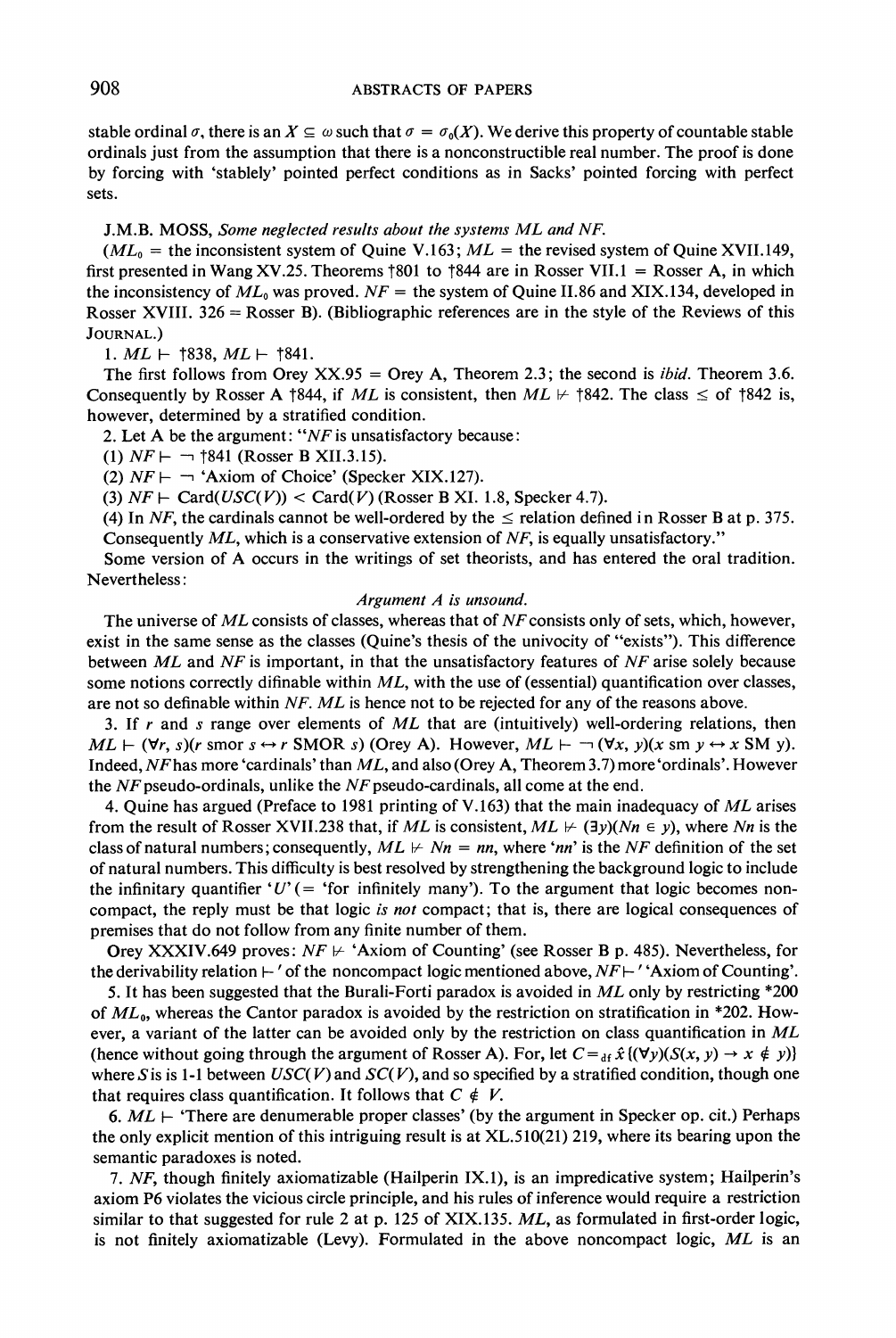impredicative extension of a second-order object-property theory that is adequate for predicative mathematics; this theory might be found acceptable from a logicist point of view. (See the following abstract.) **dicative mathematics; this theory might be found acceptable from a logicist point of view. (See** 

**the following abstract.**  $P$   $\mathbf{v}$  weakend to a restriction that permits sets definable in  $\Delta_1$ -form from class quantifiers.

**can be weakened to a restriction to a restriction to a restriction to a restriction of the sets of the sets of the sets definition of the sets of the sets of the sets of the sets of the sets of the sets of the sets of the** 

**2. To determine whether or not ML** is finitely axiomatizable in the above noncompact logic.

### **J.M.B. MOSS, The Burali-Forti paradox.**

(For some abbreviations and background results, see the previous abstract.)

In 86.12, Cesare Burali-Forti (1861-1931) did not really establish the paradox that bears his name, though his argument lies at the core of contemporary proofs. On balance, however, priority in respect of publication of the Burali-Forti paradox can justifiably be credited to him.

This paradox has remained a key puzzle for any foundation of mathematics formulated in the language of set-theory, even though it is resolved by 'limitation-of-size' theories that characterize segments of the cumulative hierarchy; these theories fail to account either for the truth or for the applicability of mathematics. However three alternative approaches proposed by Quine, Martin-Löf and Bostock succumbed to some form of the paradox, and their later, presumably consistent, versions lack either the strength or the conceptual simplicity needed for a satisfactory foundation.<br>(References to Quine and to Rosser A are in the previous abstract; the mimeographed version of **conceptual strength or the strength or the strength or the conceptual simplicity in the conceptual simplicity of the conceptual simplicity of the strength of the strength of the strength of the strength of the strength of F.** Mattin-Lot, An intuitions to the provide the provide a proved inconsistent by J. Y. Girard in his 1 nese du Doctorat, Paris 1972, III A pp. 1–7, and the version published in *Logic Colloquium* '73 (Rose and Shepherdson, Editors), is restricted to the predicative part; D. Bostock, A study of type neutrality. Part II (Journal of Philosophical Logic, vol. 9 (1980), pp. 363-414, especially at pp. 373-**185)** notes the inconsistency of the "general principles" that lie behind some earlier versions of his approach.) **385) notes the inconsistency of the "general principles" that lie behind some earlier versions of his** 

**approach.)**  properties of objects  $(V')$ , and of typeless properties of properties (including quantifiers), through which the objects are provided in bootstrap fashion. Properties of objects divide into object-like or I-II properties (cf. the I-II *Dinge* of von Neumann 299.2), and ultimate properties. Certain typeless equivalence properties of I-II properties, including cardinals, ordinals and order-types. excluding the Burali-Forti ordinal etc., determine, and can be identified with, objects. A type structure could be superadded, which might result in more cardinals and ordinals being introduced  $(cf. 194.3)$ , so that the extension of certain I-II properties, e.g.  $V$  itself, would change.

The basal logic is first-order logic with identity, together with the additional quantifier 'U' of the previous abstract. It is proposed that the I-II properties are those definable in a stratified way using quantification over objects and I-II properties, together with  $\Delta_1$  quantification over all properties of objects. In the enriched logic, the property of being a natural number can be proved to be a I-II property, using the permutability of the U quantifier with a second-order  $\forall$  quantifier to obtain also a  $\Sigma_1$  characterization; the proposed logic thus resembles, in important ways, Quine's  $ML$  (revised version) with the additional axiom of the elementhood of the class  $Nn$ , which is defined in XVII.149 at  $p. 242$ . **ML (revised version) with the additional axiom of the elementhood of the class Nn, which is defined** 

 $\text{Im} \epsilon \leq \text{Fearion}$  bety property of objects, since it cannot be defined without essential use of a  $I_1$  property quantifier. This result corresponds to the presumed unprovability in ML of 1842 of Rosser A. Corresponding to **†838 of Rosser A, which was essentially proved for ML in Orey A, is the result: if S is a I-II** well-ordering relation, with ordinal  $\alpha$ , then  $\alpha$  determines an object. The Burali-Forti paradox is thus resolved by the absence of a  $\Sigma_1$  characterization of the  $\leq$  relation between ordinals.

Predicative mathematics can be obtained in the standard way, though apparently harmless impredicativities, which do not violate the vicious circle principle, arise in such theorems as  $(3F)(1(F) \& F(1))$ . **impredicativity**  $\alpha$   $\mathbf{r}$  (1).

**(3)(5)** From the results However the divergence between the equivalence relations (for cardinals) sm and SM (see 3 of the previous abstract) apparently precludes a  $I_1$  definition of the property of being a cardinal. Indeed, the theory of cardinals is less tidy than that of ordinals, since an ultimate property can bear SM to